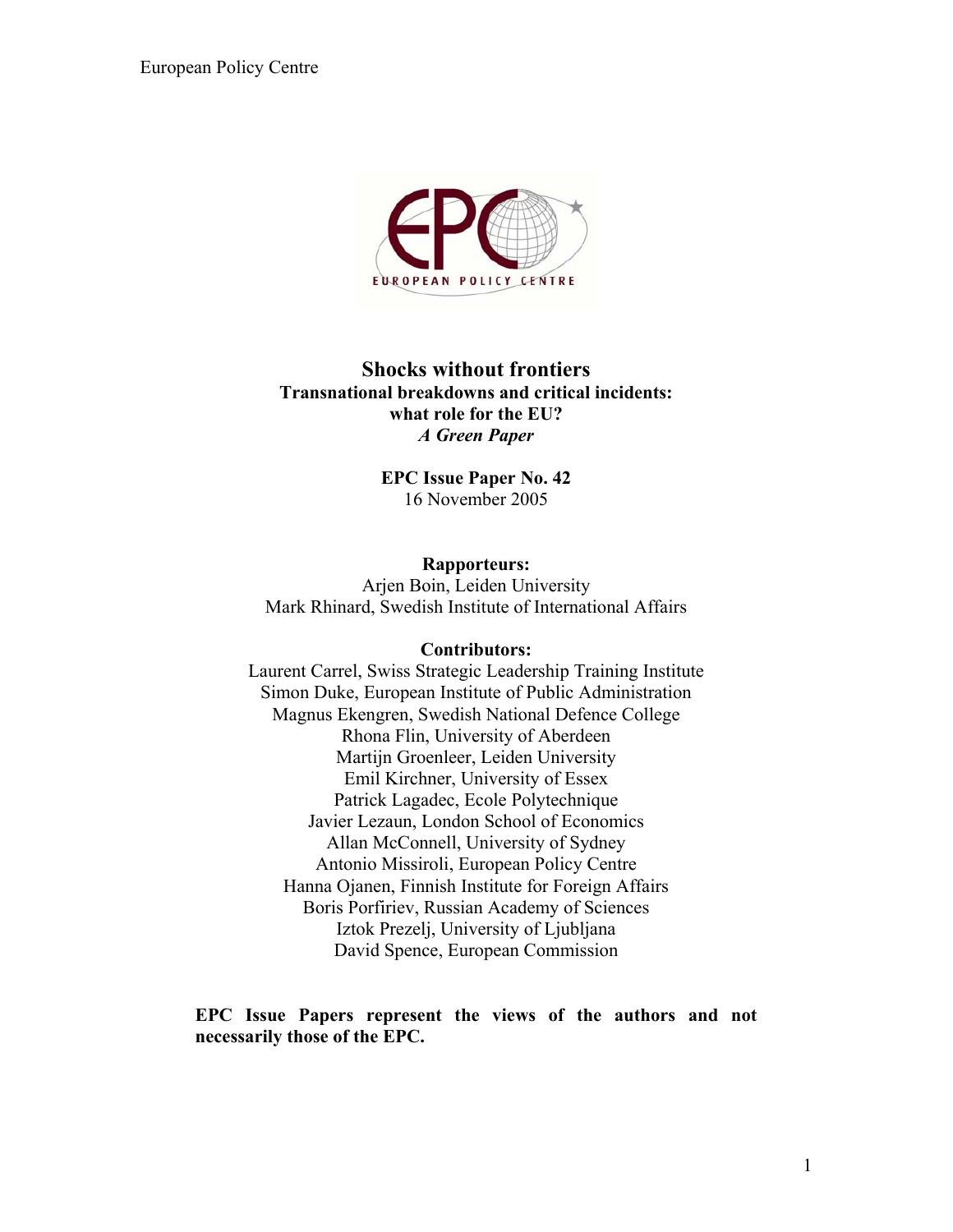# **Contents**

| Foreword by Antonio Missiroli                                                              |    |
|--------------------------------------------------------------------------------------------|----|
| Introduction                                                                               | 6  |
| I. Transnational breakdowns: low-chance, high-impact events                                | 8  |
| II. Managing transnational incidents and breakdowns: critical<br>challenges for government | 11 |
| III. Assessing EU coping capacity: a preliminary overview                                  | 14 |
| IV. Towards increased coping capacity?                                                     | 19 |
| V. A roadmap for institutional design: critical parameters                                 | 23 |
| Endnotes                                                                                   | 26 |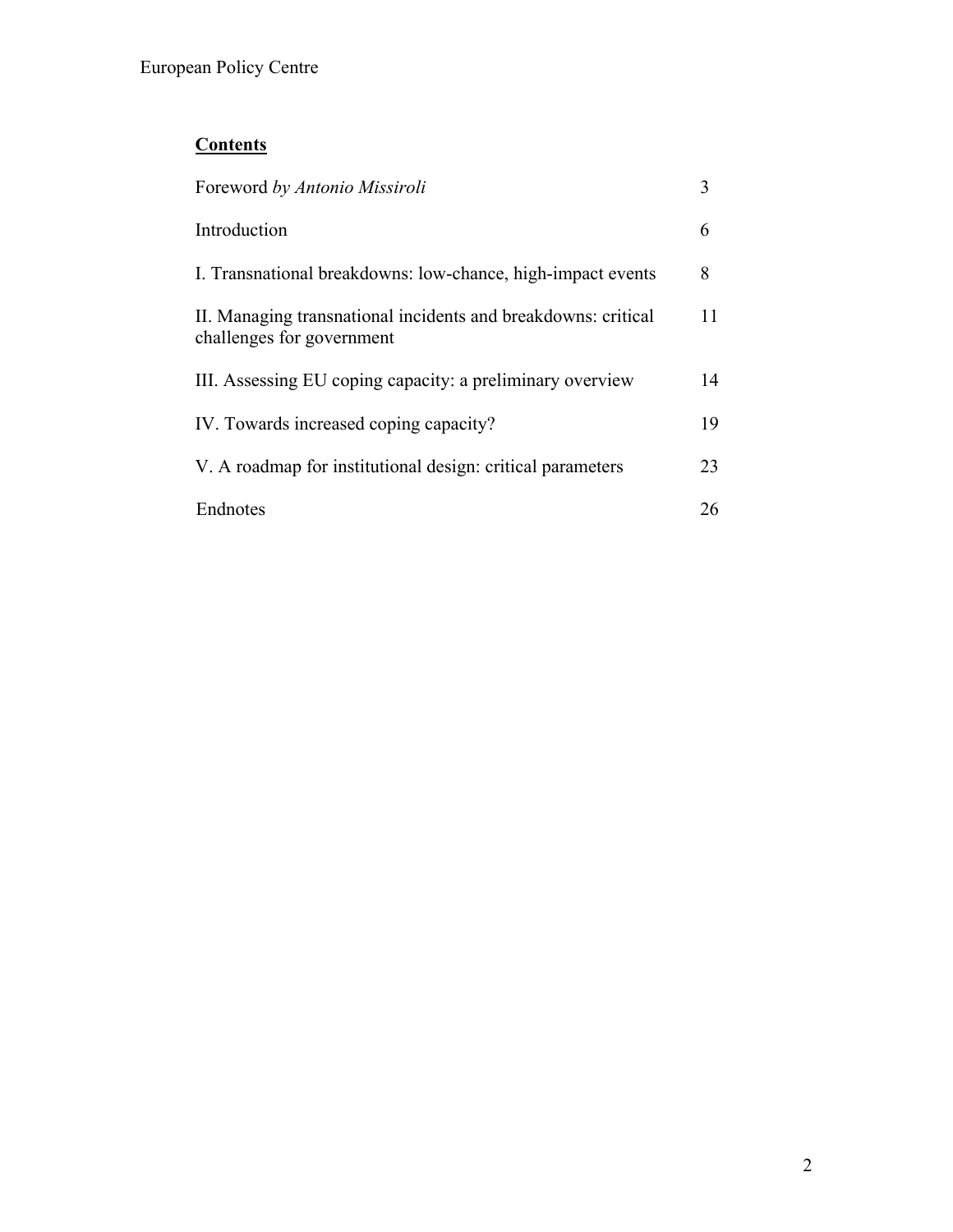# **Foreword**

### *By Antonio Missiroli*

A long, hot – but also wet – summer in Europe, with endemic forest fires in the Iberian peninsula and unstoppable floods in Switzerland and elsewhere; catastrophic hurricanes in the United States, Central America and the Caribbean; an earthquake of disastrous proportions in the Kashmir region; growing fears of an avian flu pandemic in Eurasia spreading into the European Union – not to mention the effects of the terrorist attacks in central London or the dramatic images of poor would-be immigrants climbing barbed wires in Ceuta and Melilla.

These phenomena and events are very diverse<sup>1</sup>, of course, but they all contribute to a new and powerful sense of vulnerability in Western societies. The perception – and arguably also the reality – of risks and threats is changing rapidly and radically, and with it grows the demand for adequate responses.

Inevitably, the public debate has started taking stock of all this. Attention has shifted towards the ability of agencies – national, European and multilateral – to cope with such new vulnerabilities. There are increased calls, in the media as well, for additional resources and expertise to be devoted to addressing these new and mostly unexpected challenges: some of them eminently 'natural', some primarily man-made, but almost all a combination of old and new factors – from climate change to globalisation.<sup>[2](#page-25-1)</sup>

Not that these challenges are entirely new. Even before this last 'year of living dangerously', events such as the Chernobyl disaster of 1986, the spread of AIDS, recurrent oil spills from sinking cargo ships (Amoco Cadiz, Erika, Prestige), lethal chemical incidents (Seveso, Bhopal, Toulouse), computer bugs, the anthrax scare of autumn 2001 (that, inter alia, disrupted upset ordinary mail delivery across the world) or the SARS scare of spring 2003 (that originated in South Asia and shut down the Canadian city of Toronto), let alone critical electricity failures (New York in September 2003, Moscow in winter 2004), have all shown how even affluent societies can be, at the same time, safer and more vulnerable.<sup>3</sup>

Furthermore, a study carried out recently by the United Nations University highlighted the need for a new definition of "environmental refugee", arguing that as many as 25 million people have already been driven off their original habitats by falling soil fertility, drought, flooding and deforestation, and forced to join already fragile and overcrowded urban squatter communities – and possibly migrate further North. $4$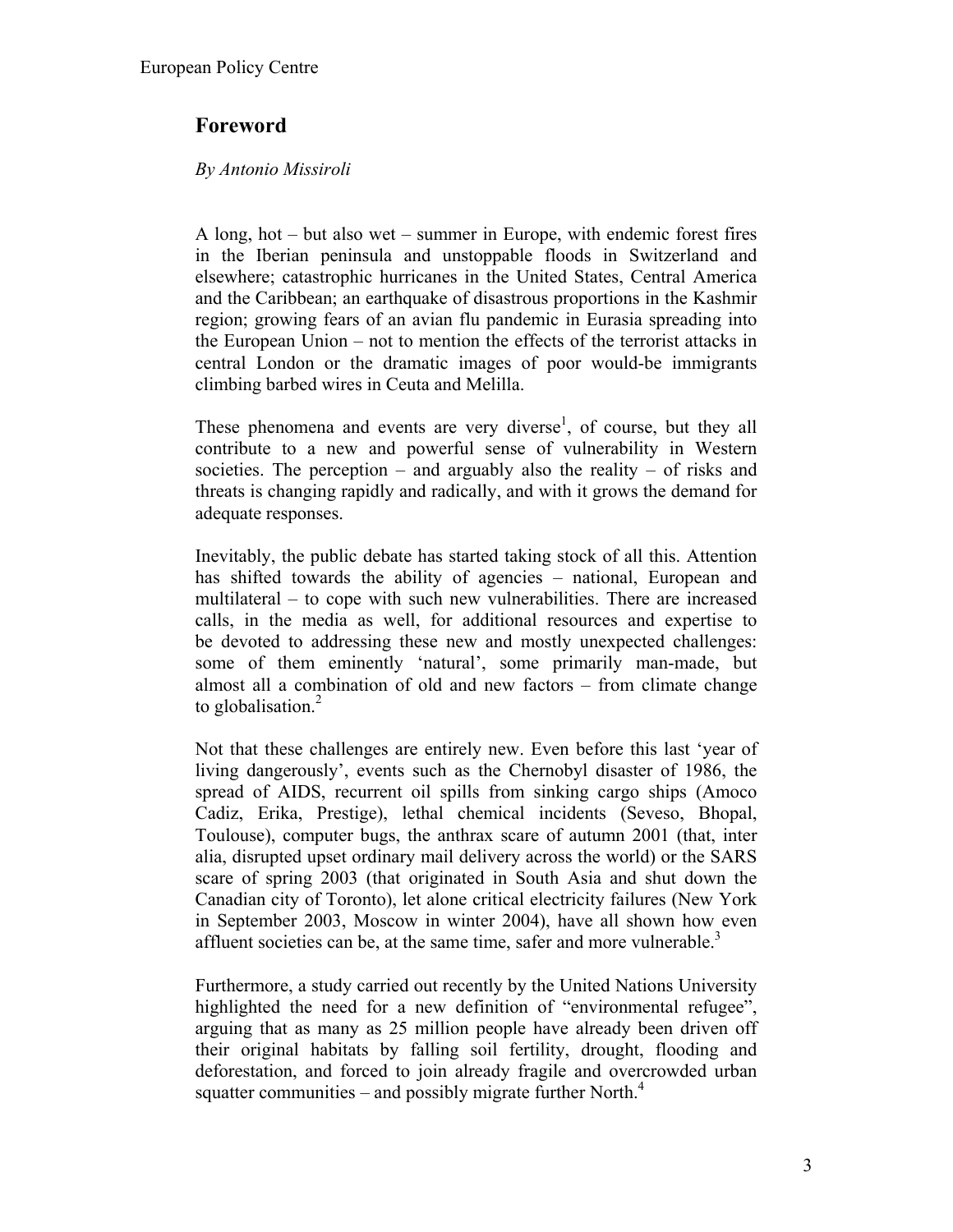What all these diverse phenomena have in common, especially regarding their overall impact on our societies and systems, is that:

- a) They combine both well-known and entirely unexpected risk factors, as already mentioned, thus making it more difficult to put in place appropriate and ready-made policy responses.
- b) They prompt a growing demand for public intervention, even in societies that are increasingly 'privatised' (including the United States).
- c) They put public leaders and decision-makers under huge pressure: their very first acts in such crises are often decisive for their future credibility and legitimacy, as proved by the contrasting cases of Gerhard Schröder (the floods of summer 2002 in East Germany) and José Maria Aznar (the oil spill off the Northern coast of Spain in 2001, the terrorist acts of March 2004);
- d) They do not respect geographical, political, or bureaucratic barriers: such shocks are quintessentially 'without frontiers', and put into question traditional policy boundaries and divisions of labour.
- e) They create serious policy dilemmas by pitting values (individual freedom and public transparency) against interests (collective security and damage control).
- f) At the same time, they require and trigger solidarity, in terms of both values (humanitarian aid) and interests (effective action).

Suffice it here to recall the 'earthquake diplomacy' that, in September 1999, brought Greece and Turkey closer to each other and, lately, even allowed some collaboration between India and Pakistan in Kashmir; or the cooperation between Indonesian authorities and rebels in Aceh in the wake of the tsunami of December 2004 that eventually helped bring about a peace deal – sponsored and monitored, notably, by the EU.

This is why the European Policy Centre (EPC) has decided to act – within the limits of its resources, of course – and do two things in the first instance. First, to publish this innovative and thought-provoking 'Green Paper' drafted by a group of experts from very different backgrounds: it explores and assesses what the EU as such, in particular, could or should do in this domain, irrespective of what individual Member States may already be doing on a bi- or pluri-lateral basis. Second, to launch a dedicated Task Force to channel these ideas into a broader framework, refine them through further research and analysis, and make them directly available to the Brussels 'policy community'.<sup>5</sup>

This Issue Paper, therefore, is at the same time a point of arrival for the pioneering work of the initial group, and a point of departure for its expansion and dissemination.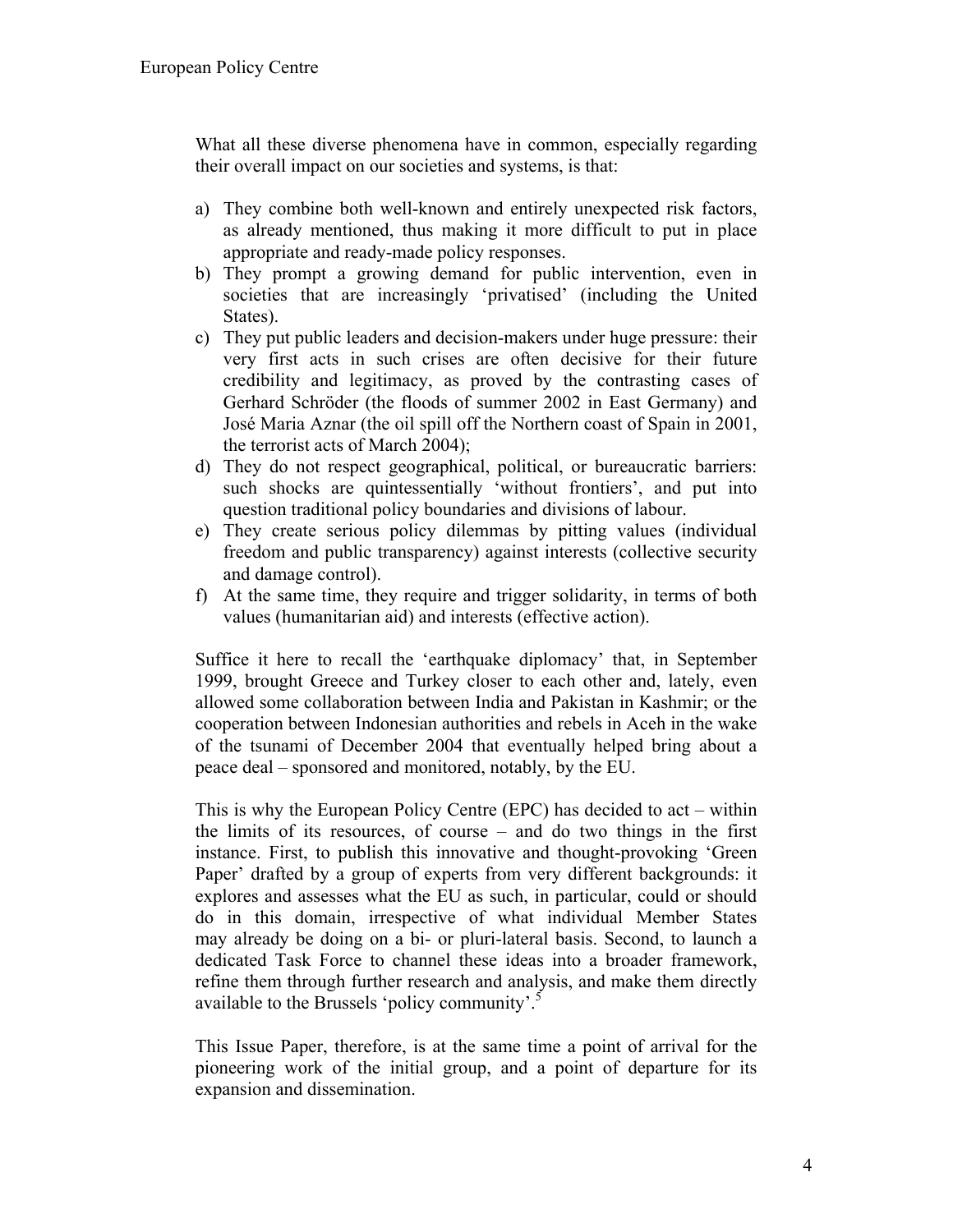The Task Force, for its part, will focus on the possible new dimensions of crisis management in, for and by the EU, as also defined in this publication. It will try to build bridges and lines of communication between some existing EPC work programmes (The Future of CFSP, Political Europe and Global Governance, including its Human Security Forum) while keeping the door wide open to new approaches and proposals. It will start in January 2006 and invite all those interested in its activities to provide suggestions as well as additional expertise and resources – in the hope of meeting a growing demand among policy-makers and citizens alike.

The EPC is grateful to the European Science Foundation (ESF), who funded the initial project; the Leiden University Crisis Research Center (CRC) and the Swedish Emergency Management Agency (SEMA), who co-sponsored and organised the pivotal Ste Maxime Conference in June 2005; and all the individual participants in this exercise, too, for agreeing to publish their product in the EPC's Issue Paper series – with a view, of course, to continuing and enhancing a mutually beneficial collaboration.

#### *Antonio Missiroli is Chief Policy Analyst at the European Policy Centre*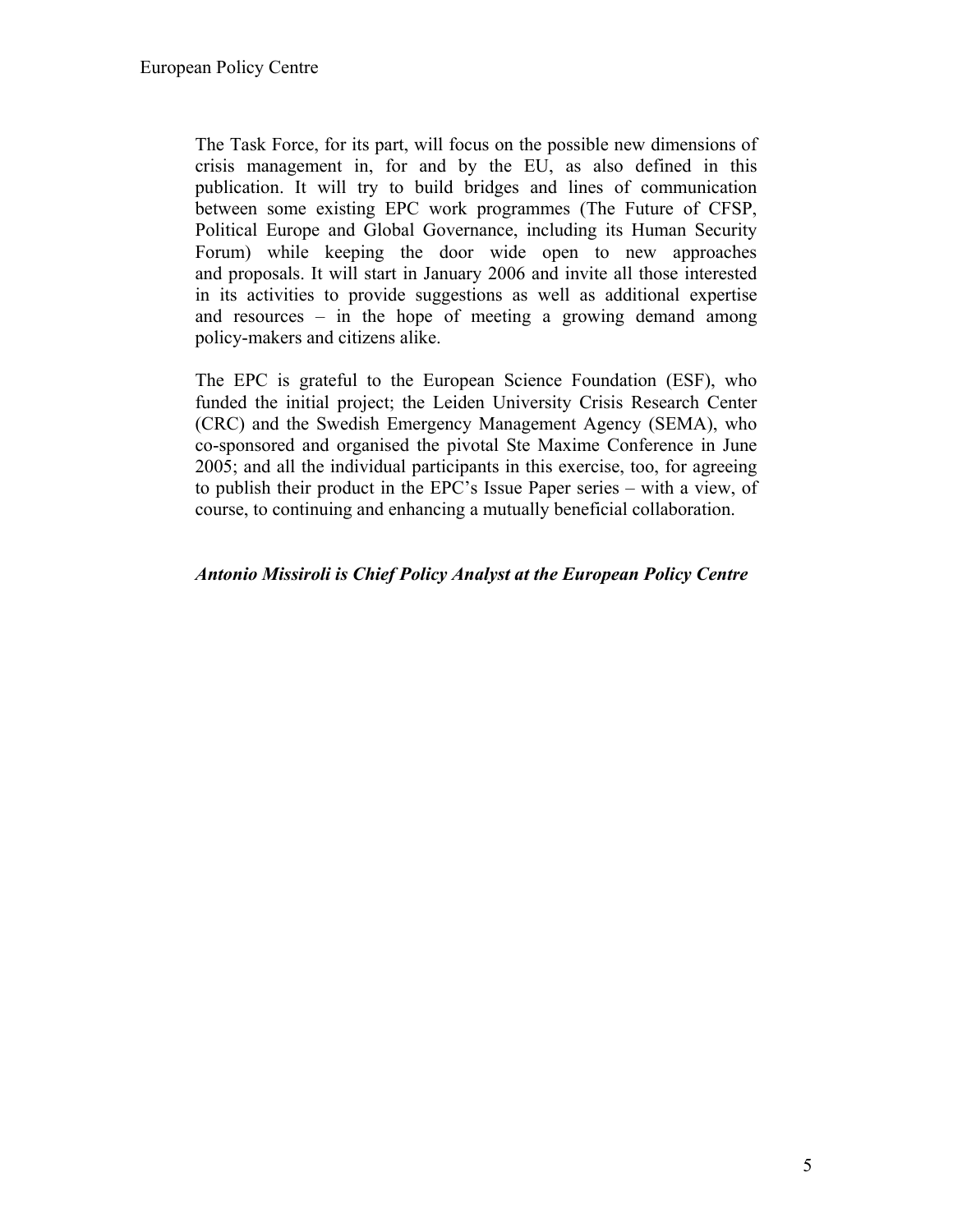# **Introduction**

### **The inevitability of transnational breakdowns**

Governments in today's world face a discomforting Catch-22. The same forces of modernity that improve citizens' lives and bring unprecedented prosperity also make those citizens vulnerable to critical incidents and the effects of transnational breakdowns.

Europe is emblematic of this paradox. $6$  The more tightly European societies, economies, and infrastructure are drawn together, the greater the benefits of scale; yet, the risk of cross-border problems increases as well. Consider the realities exposed by real-life events: states experiencing the pressures of quicker migration flows; terrorist networks moving seamlessly across borders; electricity failures with wide-ranging effects; incremental climate changes that alter transportation patterns, communication flows and trade balances.

In short, as Europe integrates its most basic life-sustaining systems, ranging from technical infrastructure to electrical grids to transportation networks, it also opens itself to new threats. What may start as a small glitch can, in today's world, snowball into a widespread transnational breakdown. Are European states, institutions and governing elites ready to address these serious challenges? What means do they have at their disposal? Should there be a collective approach to addressing such problems? If so, what should such an approach resemble?

This Green Paper examines the potential role of the European Union in assisting Member States in dealing with transnational breakdowns. By some accounts, the Union appears set for greater involvement. The events of 11 September 2001 laid bare the realities of modern threats and prompted EU governments to enlist the Union in the fight against terrorism.

The formulation of the European Security Strategy, the adoption of a solidarity declaration after the Madrid bombings, and moves toward greater intelligence cooperation soon followed. Natural disasters, both in Europe and Asia, and a looming flu pandemic have prompted Member States to vest the EU with incremental amounts of authority to play a role in the management of transnational threats.

Yet many obstacles stand in the way of EU cooperation. The appearance of more policy initiatives belies national hesitation regarding how much authority to delegate to the Union level. Political uncertainties, manifest in references to the subsidiarity principle and vague declarations, exacerbate institutional divisions in the EU. Some EU crisis management initiatives are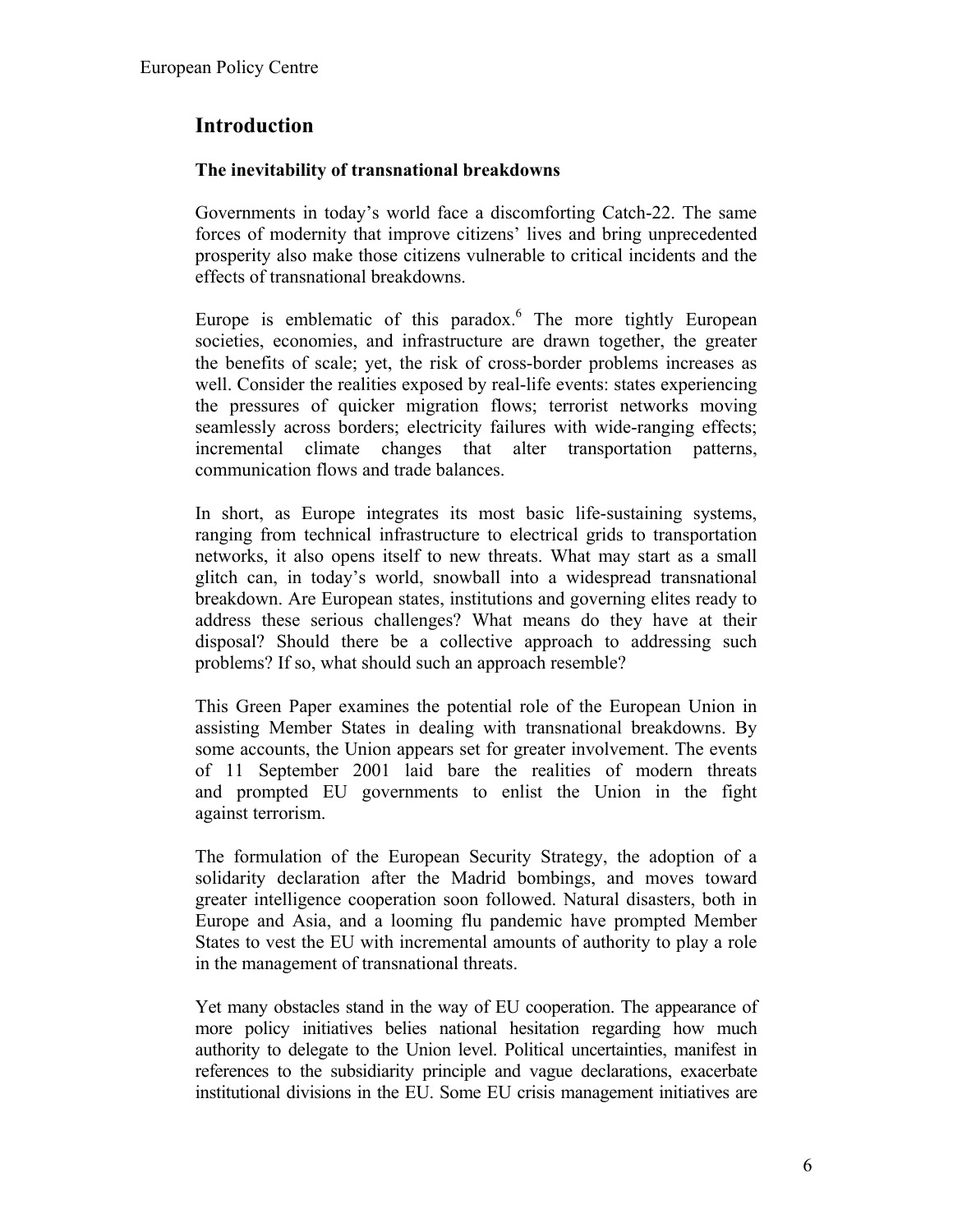vested in the Council of Ministers-dominated policy framework, others in areas where supranational actors like the European Commission play a greater role. These political and institutional divisions impose inherent limits on the Union's potential role: it is unlikely to be hands on; it will be more about resource pooling, coordination, monitoring, information sharing, regulation, mobilisation and funding.

This Green Paper takes stock of recent efforts aimed at improving the security and safety of the Union and its citizens. It reports the findings of a select group of EU scholars, security and crisis experts who shared their insights at an exploratory workshop sponsored by the European Science Foundation (ESF) held in Ste Maxime, France  $(25-26 \text{ July}, 2005)$ .<sup>[7](#page-25-6)</sup> In discussing the Union's capacity to cope with transnational breakdowns, these experts connected three well-defined research domains:

- 1) The *crisis and disaster management research community* addresses breakdowns in social systems and explores the responses of citizens, media and government.
- 2) The *international relations and security research community* studies global threats, contemplating how a secure society can be achieved in an increasingly insecure world.
- 3) The *comparative politics and EU research community* studies how institutional, political and social characteristics shape "the art of the possible" in supranational policymaking and implementation.

This Green Paper inquires into what we refer to as the "coping capacity" of the Union. While we recognise that the EU is not an international organisation that can command forces independently from its Member States, it is clear that it harbours mechanisms that may complement the coping capacity of the Member States in the face of transboundary threats. The term "coping capacity" comprises all activities and resources that enable a social system to prevent, respond to and recover from threats to its core values and life-sustaining functions.

In this Green Paper, we answer the following questions:

- What will transnational incidents and breakdowns of the future look like?
- What challenges do they pose to European governance?
- What is the current organisational capacity of the EU to deal with these critical incidents and breakdowns?
- Should the EU improve its coping capacity?
- If the Member States should decide that the EU requires a better coping capacity, what would be a feasible road map for institutional design?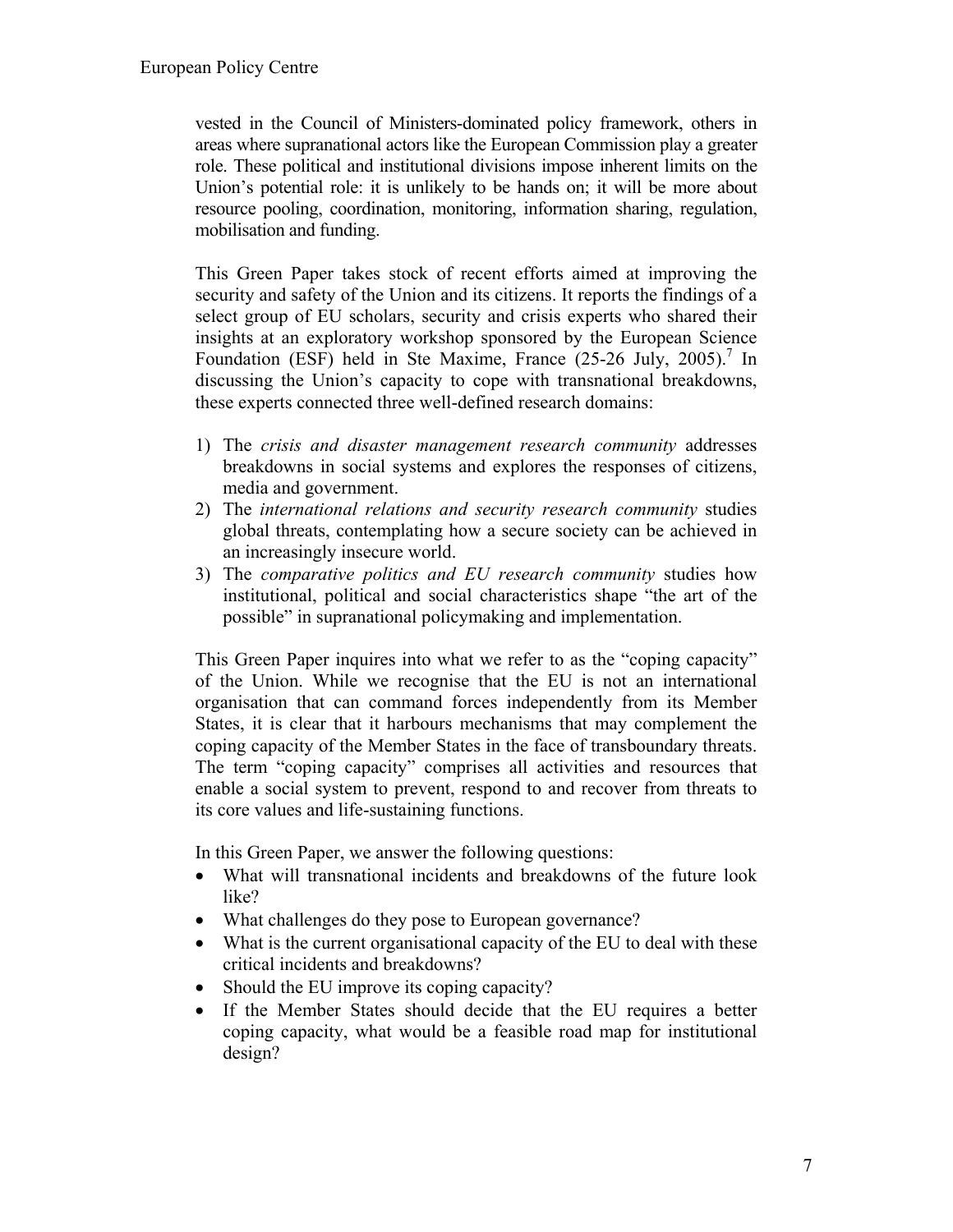# **I. Transnational breakdowns: low-chance, high-impact events**

It is impossible to predict when and where breakdowns will occur. Even if we consider a limited number of 'threat domains', the number of plausible breakdown scenarios is alarming.

Peter Schwartz, an authority on threat scenarios, shows how simple extrapolations of inevitable developments – climate change, demographics, terrorism, technology jumps – produce futures that differ significantly from today's state of play. $8$  The chances of these scenarios actually materialising are decidedly low. If they do occur, however, the threat to European security and prosperity is significant. Just consider three hypothetical scenarios:

*January 2007* Europe suffers from extreme cold, which causes a multiplicity of problems. The seasonal flu epidemic spreads across the continent. On the same day, Paris reopens its airports after two days of snow blizzards and freezing rain, Switzerland announces three suspected cases of people infected by avian flu. Several days later, the World Health Organization confirms the outbreak. Germany and France announce that they will close their borders with Switzerland. Two days later, Poland reports a series of suspected cases. The Polish Prime Minister urgently appeals to the EU to provide vaccines; several Member States have ruled out sharing this scarce resource. Neighbouring countries want to close their borders. The UK has already done so. The Secretary-General of the United Nations urges Europe to "battle this problem with all available resources in order to prevent a disaster of worldwide proportions".

*June 2007* A *coup d'état* in Algeria comes as a rude surprise to the meeting of the European Council, which has reached a deadlock over a European military operation in Kosovo. The new Algerian regime announces "the final phase of the war against colonialism" and heralds the "birth of a truly Islamic state". In the following weeks, a massive flow of refugees begins to reach several European countries. At the same time, a string of small explosions occur in Paris, Madrid, and Milan. A hitherto unknown group of Algerian origin demands immediate action on the part of the EU: the new Algerian regime must be dealt with forcefully or more attacks will follow in all European capitals.

*Summer 2007* A heat wave holds the European continent in a tight grip. France has declared a state of emergency: the elderly are dying and water has become scarce across the country. Forest fires torture Spain, Portugal and Greece. Electricity blackouts occur regularly (and randomly) across Europe; the energy market – now governed by a small number of transnational companies – has a problem with cooling water (the rivers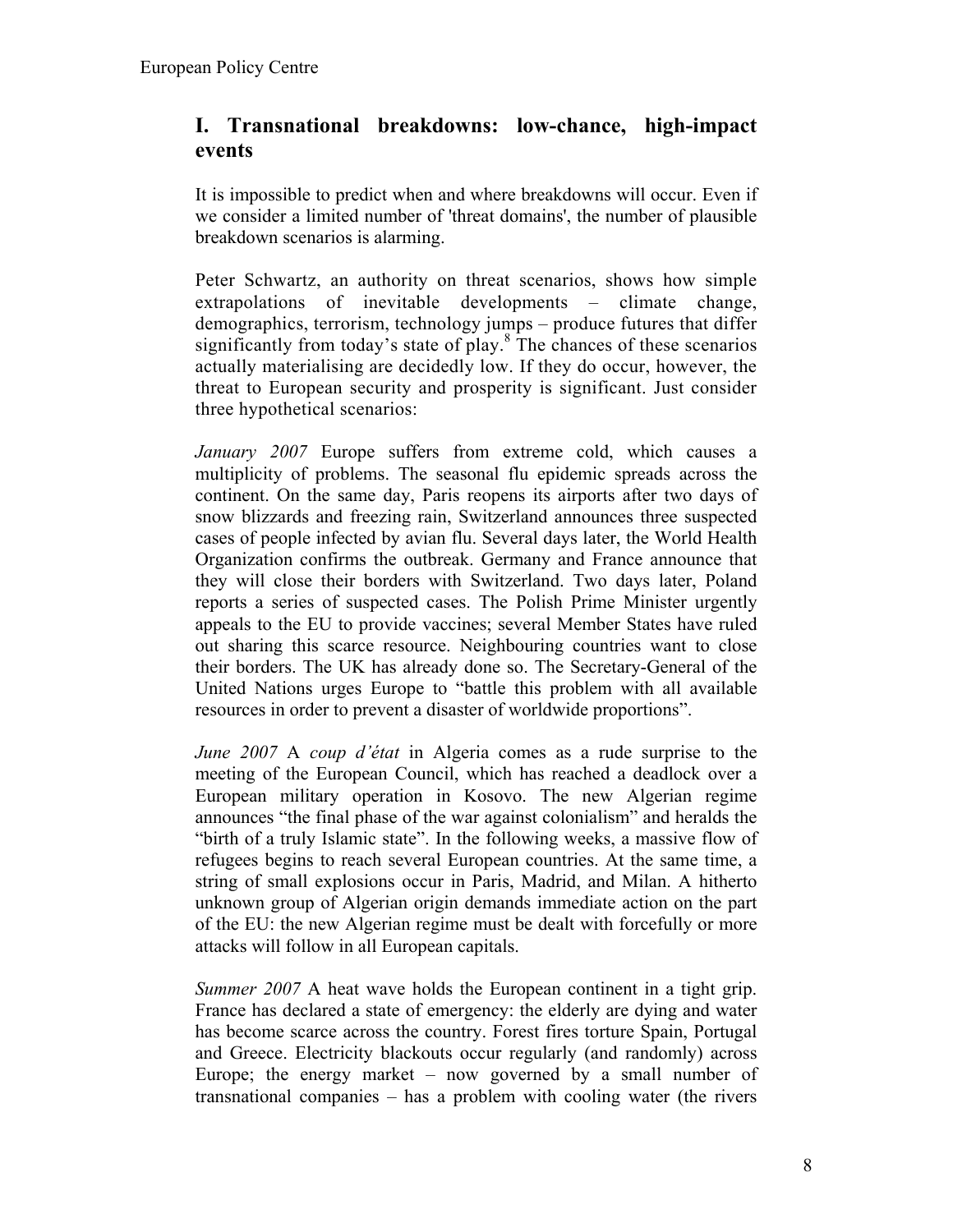have heated up beyond a critical threshold). As a result, critical systems (trains, mobile telephone networks, hospitals, airports) have become unreliable. European leaders – many of whom are on vacation – come under increasing pressure to act. Consumer organisations and non-governmental organisations across Europe start a coordinated campaign in favour of re-nationalising the energy companies.

### *The ambiguity of future threats*

These scenarios are not the far-fetched musings of an imagination run wild. They derive from rational extrapolations of contemporary threats, which experts say are likely to materialise at some point in the foreseeable future.

It is not a question if the climate will change, for instance, but when we will feel the effects of such change. The  $20<sup>th</sup>$  century has seen three pandemics and health experts warn that the next one may hit at any time. Many countries in the Union's backyard are judged by observers to be politically, economically and socially unstable. California has experienced the "real time" limitations of a modern energy market; energy experts are confident that even more severe blackouts may well occurr in Europe. There is simply no reason to assume that Europe will be able to steer clear of all possible future threats.

Two characteristics set these threats apart from conventional ones. First, they defy easy categorisation as either "internal" or "external." Pandemics do not respect man-made borders, but they benefit from their absence. Modern terrorism may be inspired by faraway events and sources, but its agents carry European passports. Climate change may affect coastal regions more than the European heartland, but its economic effects are likely to be felt by all Europeans. Modern threats unfold in unimaginable ways that appear predictable only in hindsight.

Second, modern threats have the potential to cause disproportionate effects. The Union has proved a spectacular success in integrating the various life-sustaining systems of its Member States, which has helped to spread prosperity across the continent. The resulting complexity and tight coupling of economic, legal, social and, increasingly, political systems render Member States vulnerable to routine incidents that strike in one area but multiply exponentially, wreaking havoc in distantly related systems.

In recent years, the vulnerability effects of modernisation have become all too apparent. Migration flows may first affect Spain or Italy, but they will put pressure on social systems in all Member States. A food scare in Belgium undermines public trust in food safety in neighbouring countries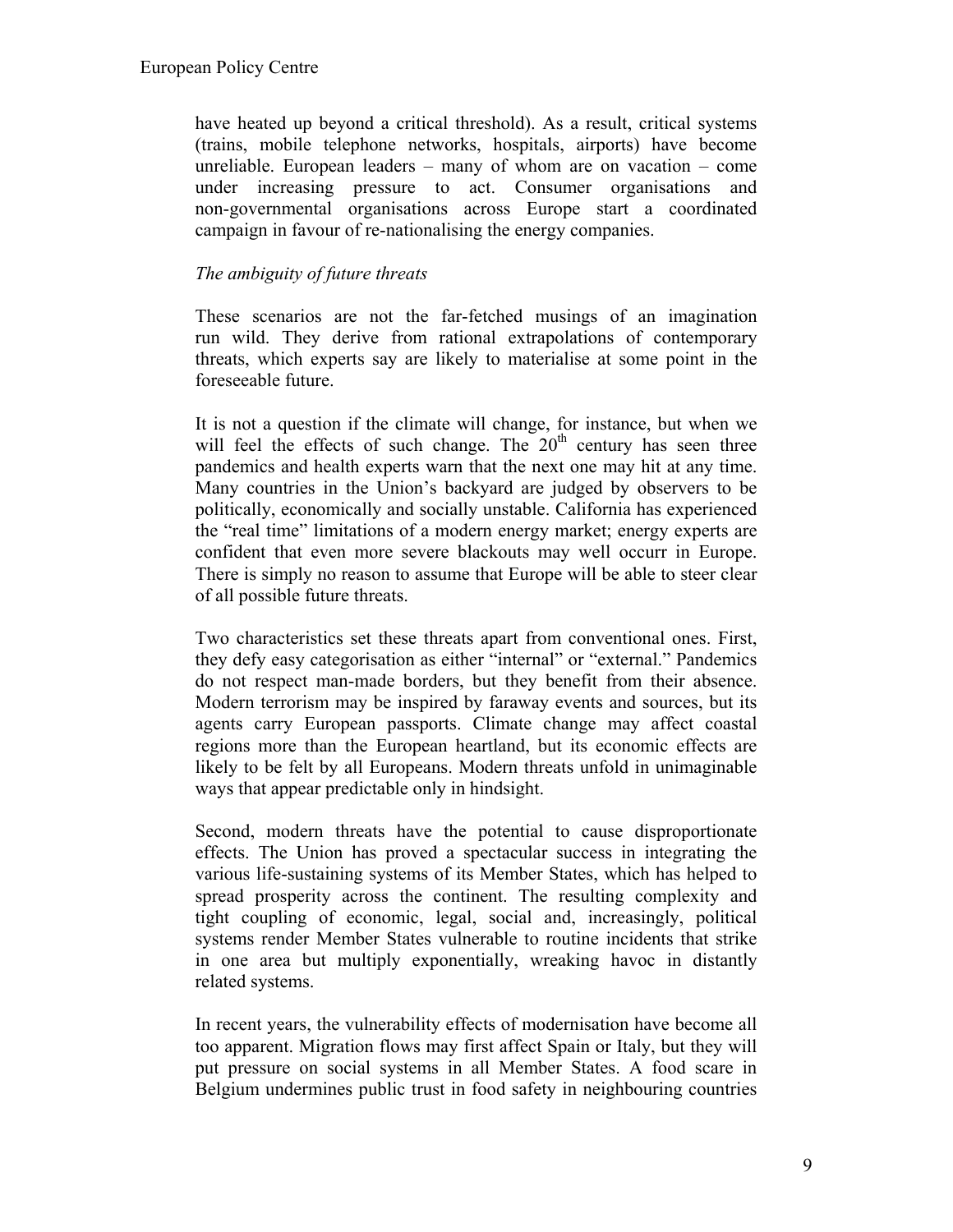and beyond. A terrorist act in Madrid or London raises fears in all capitals. An economic crisis in one country can undermine a common currency shared by many others. A ruptured oil tanker threatens multiple coastal lines.

The breakdown of one critical system may cause the breakdown of others. The 9/11 attacks brought the airline industry to its knees. The Anthrax attacks in the US affected postal systems across Europe, which, in turn, affected many organisations depending on an uninterrupted mail flow. A teenager in Malaysia can introduce a computer virus that will grind financial systems to a halt. A flu pandemic or a smallpox attack will cripple schools, banks, supermarket distribution lines, airliners and hospitals. Hurricane Katrina moved the price of oil sharply higher, which undermined Europe's nascent economic recovery.

The recombination of well-known and rather elementary threats can thus lead to a chain of critical incidents that cause vulnerable systems to break down. The threats may seem conventional, but the vulnerability of modern systems turns them into major system threats (or disruptions). As dangers impinge on the core functions of a social system, the public will demand that governing elites fulfil the most elementary task of government: to provide a sense of order and security, while ensuring life-sustaining functions.<sup>[9](#page-25-8)</sup>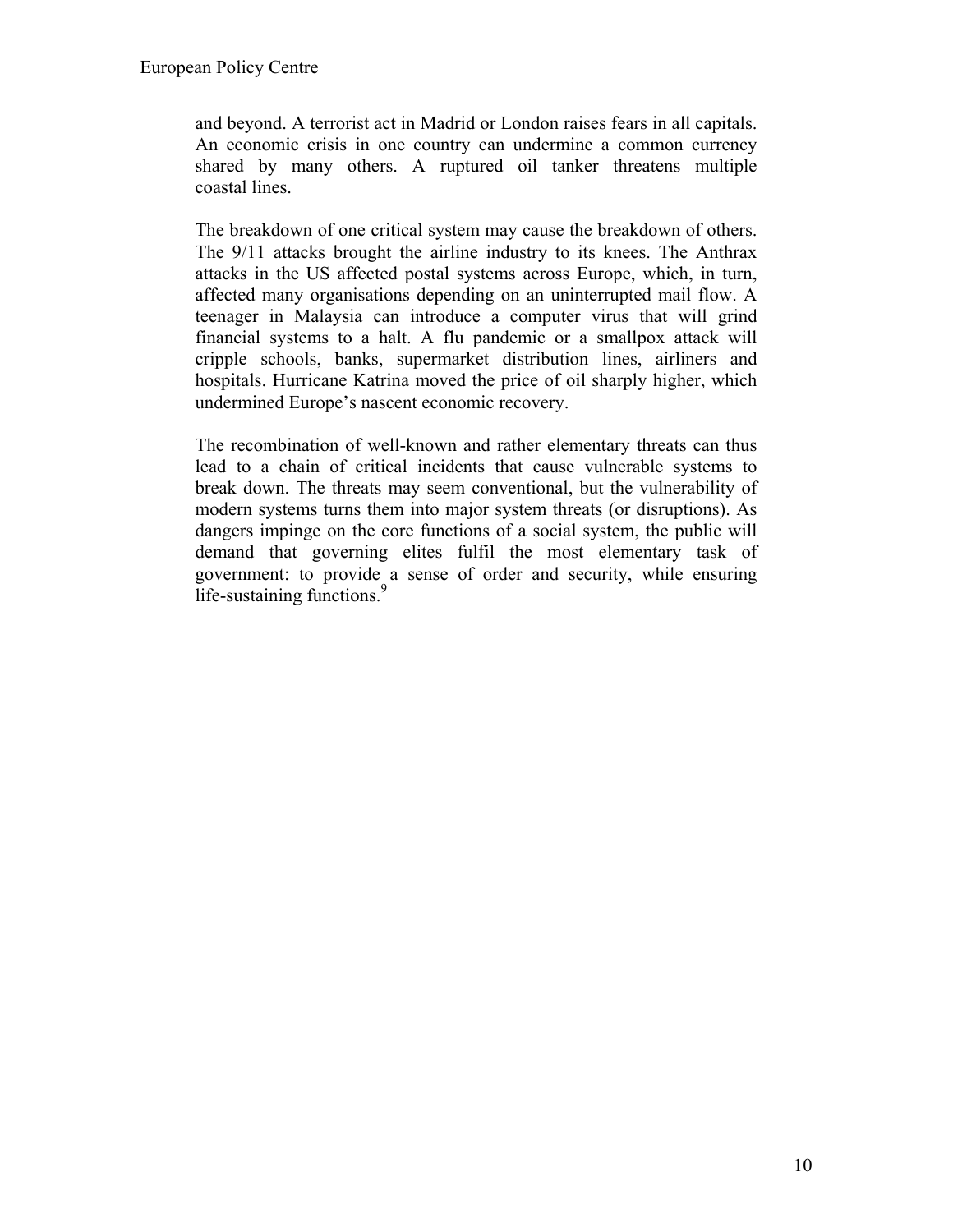# **II. Managing transnational incidents and breakdowns: critical challenges for government**

When the core functions of a society come under threat, all eyes turn to the government of that society. In liberal-democratic societies, it is a prime responsibility of government to keep its citizens safe from harm and to maintain life-sustaining systems such as water, electricity, food chains, infrastructure and all other systems that are considered crucial in a society.

The possibility of such a breakdown poses a complex set of governance challenges. We categorise these challenges according to the well-known phase model of crisis and disaster management:

- *Prevention* It is usually best to prevent harm from happening in the first place. The challenge here is two-fold. First, governments must design proper prevention mechanisms. These typically include regulation and inspection regimes which build on the precious lessons of previous mishaps. In doing so, governments must weigh the potential benefits of strong prevention policies against the price that excessive regulation may have on social habits, economic activities, and civil liberties Second, governments must recognise that not all incidents and breakdowns can be prevented. This would require a level of foresight and understanding that governments simply do not possess.
- *Preparation:* If incidents and breakdowns are inevitable, preparation to deal with such disturbances becomes a pre-eminent task. Policies, organisational structures and resources must be in place so that a disturbance can be properly dealt with. Responders must be trained and facilities ready. Planning is severely hindered, however, by the unknown nature of the next contingency. It is one thing to prepare for familiar incidents (a fire, a hostage situation, a major traffic incident), but it is difficult to plan for dramatic events such as biological weapon attacks, long-term energy failures or extreme weather. The real challenge, as impossible as it sounds, is to prepare for the unknown.
- *Consequence management:* Once an incident or breakdown occurs, administrative and governing elites must try to avert or contain the threat, minimise the damage, and prevent critical systems from breaking down. Several problems are sure to emerge. There will be deep uncertainty as to the causes of the incident and the necessary response strategies. Communication between all parties involved will be hampered by time pressure and the aforementioned uncertainty. Tough dilemmas must be solved under the glaring light of an ever-present media. Coordination will be a problem: it is never clear who amongst the many actors involved should make what decisions.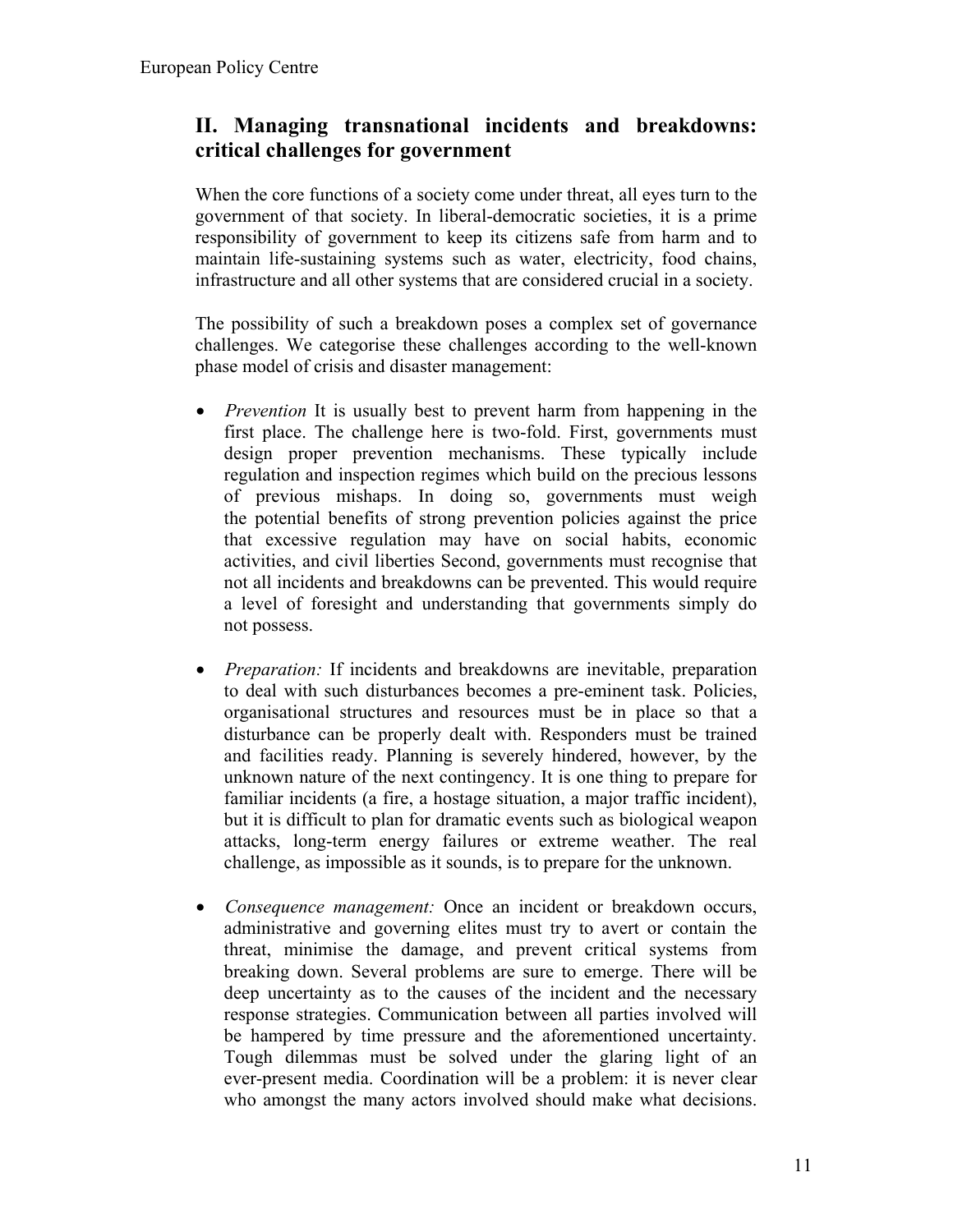After critical decisions are made, implementation hurdles pose another set of problems.

• *Aftermath politics:* The aftermath of an energy- and emotion-consuming event is usually marked by the desire for a quick return to normalcy. Much work remains to be done, however. Lessons must be learned about the causes and effects of the chosen response; these lessons can then be fed back into the prevention regime. In liberal democracies, the government is likely to be subjected to some sort of accountability process. Both learning and accountability processes tend to be heavily affected by the "politics of crisis management": all stakeholders will seek to impose their definition of the situation upon the collective sense-making process that takes place in the aftermath of any crisis. Institutionalised forms of inquiry occur in a heavily politicised environment.

#### *Deepening challenges of transnational breakdowns*

These challenges are hard to meet at the national level. Transnational incidents and breakdowns compound the challenges for any single government. The challenges deepen along two dimensions.

First, a transnational threat has incredible damage potential: a pandemic threatens all European citizens; a food scare affects the entire European food market; and climate change has implications for all European regions. Second, the enlarged scale creates unknown dynamics. These threats take on new dimensions as they proliferate through modern systems. We do not know what these disturbances will look like and how they will unfold.

The transnational scale of modern threats demands responses that individual national states alone cannot, or will not, provide. The nature of the threat is unknown, information flows and coordination issues run into international barriers, and aftermath politics take on a whole new dimension. All this becomes even more complicated when we consider that there is no clearly defined authority for trans-boundary contingencies.

In short, we are likely to see a series of "rude surprises" that outstrip the coping capacity of available bureaucratic toolboxes.<sup>10</sup> Normal political and administrative routines simply do not suffice in the face of these threats.[11](#page-25-10) The fuzzy character of these threats makes them hard to recognise (they do not fit the known problem categories) and hard to stop. Snowballing threats require a rapid reconfiguration of available administrative capacity, but flexibility is not a characteristic strength of modern public bureaucracies.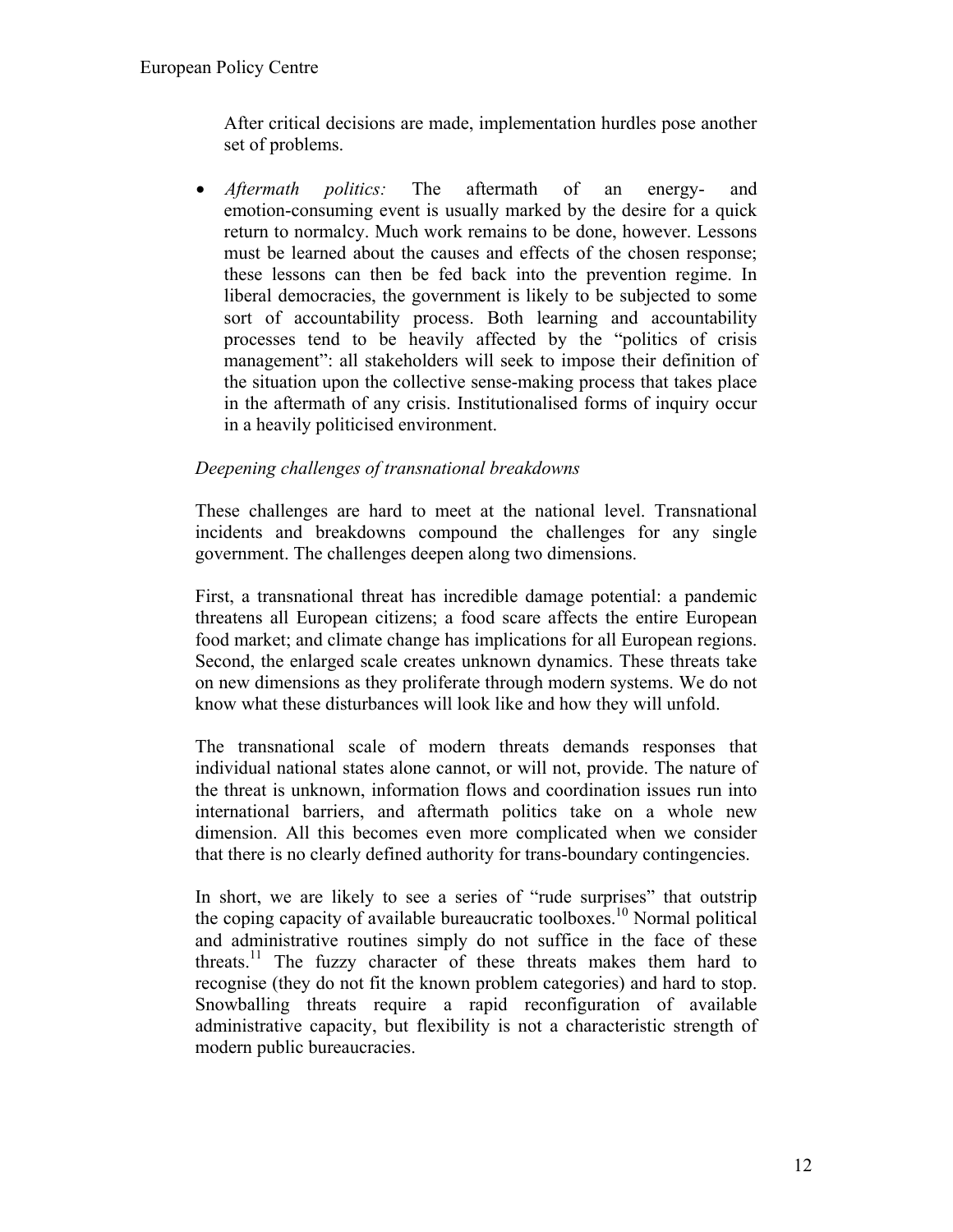There is a more optimistic note to all this. It is true that modernisation – the sum of technology development, improved infrastructure and transport systems, financial and information efficiencies, and globalisation – increases the vulnerability of social systems. These same forces, however, also boost the capacity of social systems to deal with adversity. It is due to these forces that many types of incidents that used to bring societies to a grinding halt no longer pose a real threat.

The underlying question, then, is whether the increased capacity to deal with transnational contingencies is sufficient to offset their potential damage. This question easily translates to the EU context: does the Union use its transnational governance capacities to prepare for transnational incidents and breakdowns?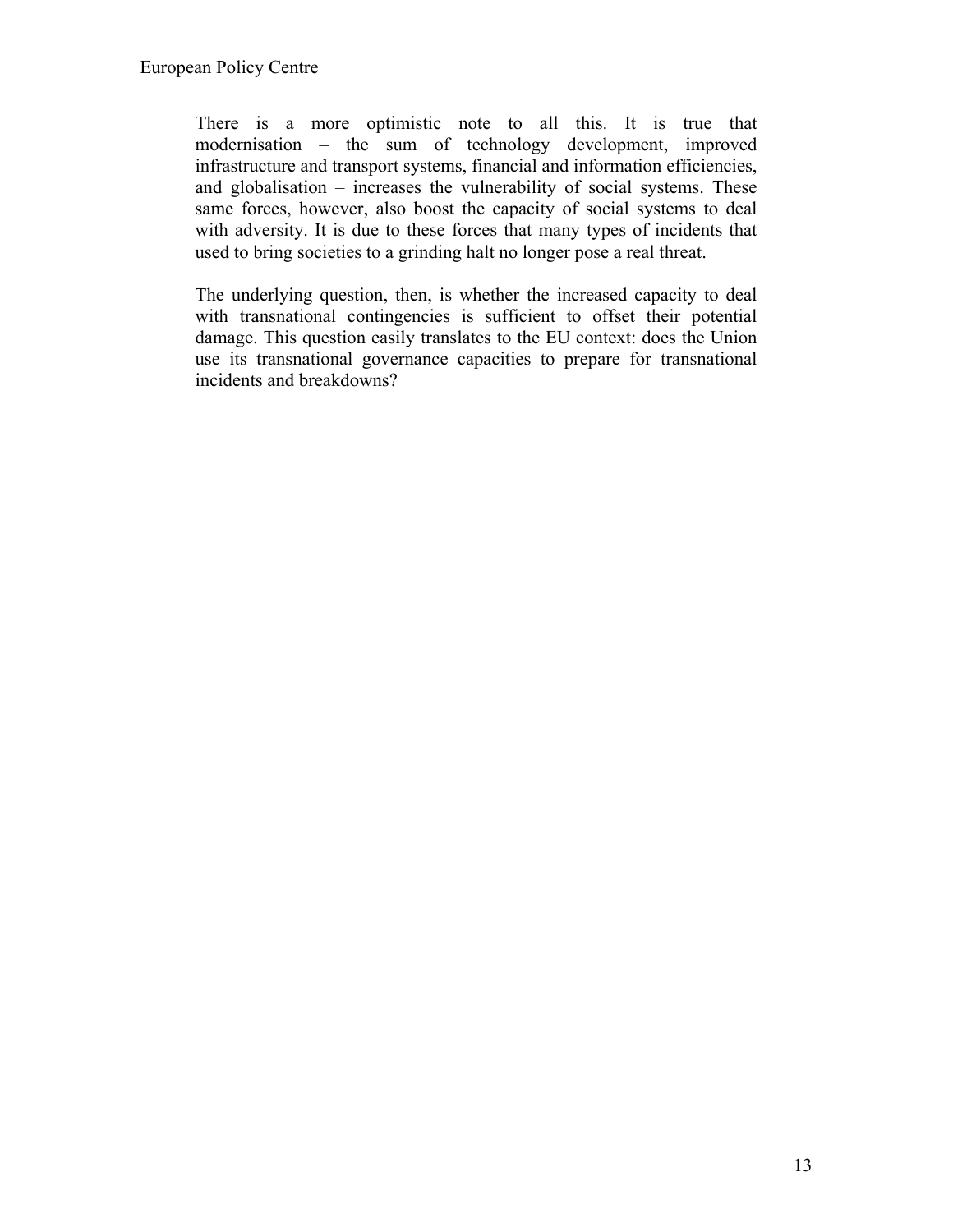### **III. Assessing EU coping capacity: a preliminary overview**

What mechanisms does the EU have in place to manage critical incidents and breakdowns? How does the Union seek to enable Member States to deal with these contingencies? What complementary capacity does the EU offer?

To answer these questions, we have surveyed the organisational and policy means that the Union might direct toward impending threats.<sup>12</sup> We used a broad brush, studying a wide range of organisational and policy means (regardless of whether such means were intentionally designed to enable this type of management effort).

The EU has always possessed *implicit capacity* to manage transnational incidents. Monitoring capabilities aimed at trade flows, for instance, or the surveillance of agricultural activities, have long been part of its remit. Yet, the Union has only begun to *explicitly* build up its coping capacity in recent years.

One might argue that the capacity to manage transnational incidents and breakdowns was designed into the DNA of the EU. After all, the Community/Union was built on the lessons of World War II. Those lessons suggested that if Europe was to be safe and prosper, the main powers of the continent should be brought into a bond of cooperation. Supranational institutions were created to facilitate cooperation and preserve the common cause. The elaborate structures of cooperation, coordination and negotiation that have evolved since then can be interpreted as a potent set of mechanisms to prevent and deal with international and transnational incidents.

The structures that make up the institutional heart of the EU certainly enhance the capacity to deal with other types of transnational incidents and breakdowns. But while familiarity, practice, and close working relationships make it easier to deal with contingencies, questions have emerged in recent years as to whether this implicit capacity would suffice should a transnational breakdown materialise.

#### *Building coping capacity*

The initial violent disintegration of Yugoslavia painfully demonstrated the EU's limited ability to deal with 'backyard crises'. In response, the Council developed the European Security and Defence Policy (ESDP).

The ESDP marked a significant expansion of the Union's role and tasks. The Amsterdam Treaty (1997) included the so-called Petersberg tasks, providing the EU with authority and (fairly limited) means to initiate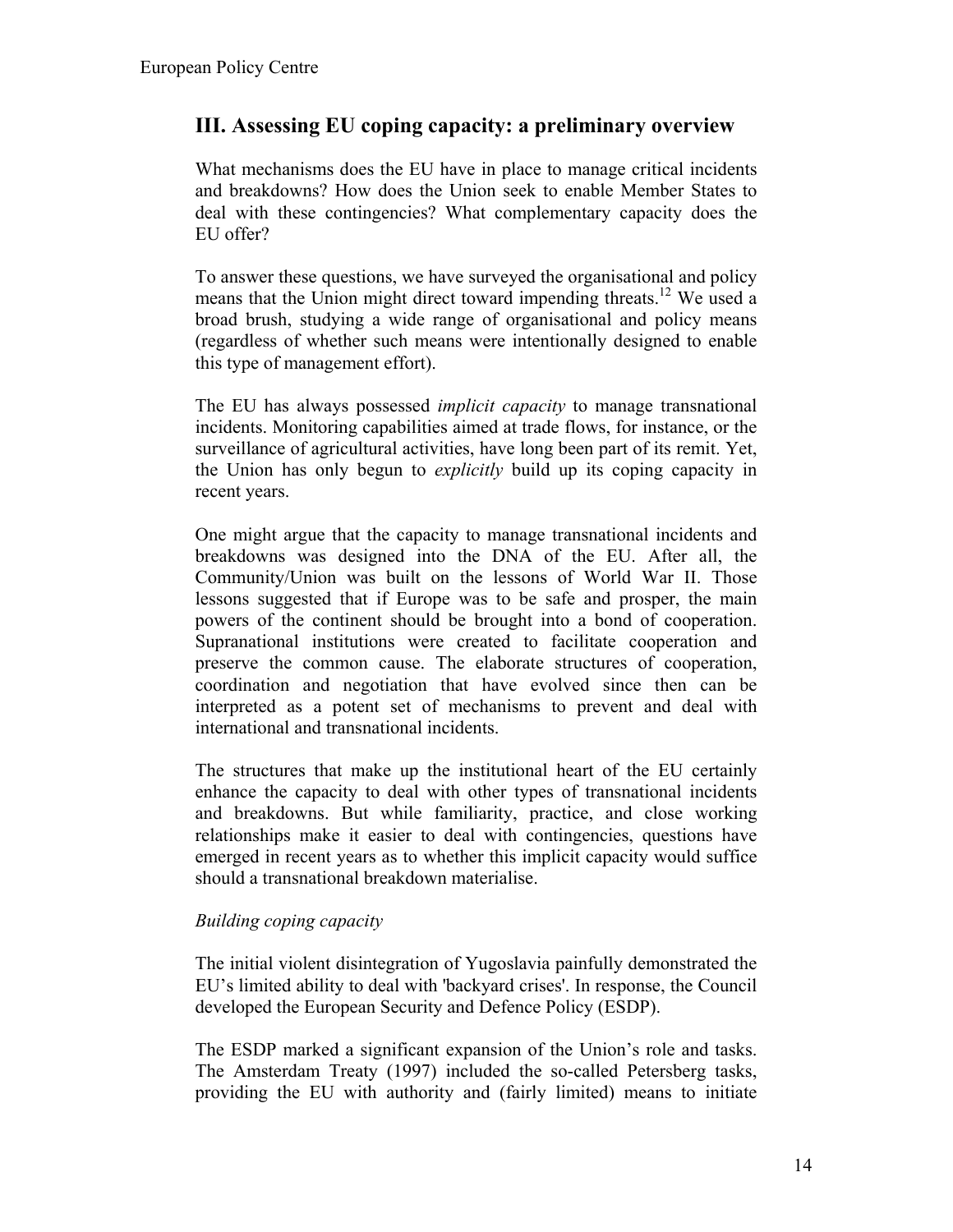humanitarian and peace-keeping missions well beyond its borders. In other words, the ESDP enables the Union to address crises in non-EU countries – acting partially on the notion that such crises may eventually cause breakdowns within the Union. One might thus argue that the ESDP has implicitly and indirectly bolstered the EU's capacity to prevent future breakdowns within its borders.

This link between external crises and internal security was made explicit in the European Security Strategy (ESS) formulated in 2003. The ESS identifies a wide range of threats (terrorism, proliferation of weapons of mass destruction, regional conflicts, state failure, and organised crime) that impact upon the security of EU citizens. In recent years, the Union has increased its capacity to project force outside its borders (it has conducted 11 missions on three continents since 2003). The symbolic nature of these missions is hard to overstate: mixed teams of Europeans bringing peace rather than waging war far away from home.

At the same time, it is clear that the Union's capacity to protect its 'homeland' from external threats by means of sending military and civilian teams abroad remains rather limited. Proponents of a larger EU role have their wish lists, of course, but it is far from clear whether the bigger Member States will invest in an enhanced common capacity. The rejection of the proposed Constitution – which included the Solidarity Clause – does not bode well (at least not for the immediate future).

In a parallel development, the European Commission put the Community Civil Protection Mechanism (established 23 October 2001) into operation. This mechanism aims to facilitate and coordinate cooperation between Member States in the wake of a disaster (it is clearly developed with natural disasters in mind). The Monitoring and Information Centre (MIC) serves as the contact point for all national partners. During recent disasters, several Member States have made use of the mechanism to request assistance from other countries (most recently, Portugal requested assistance in its fight against forest fires). Yet, the primary response has remained a national responsibility (the EU does not 'take over').

Within the bureaucracy that serves the Commission, a network with a more specialised capacity to deal with breakdowns or incidents has emerged over the years.<sup>13</sup> Quite a few of the Commission's Directorates-General (DGs) have formulated plans, developed policies and set up crisis centres in order to minimise the impact of disturbances.

DG Public Health and Consumer Protection, for instance, possesses an intricate set of tools to deal with the outbreak of contagious diseases and food safety incidents (ranging from BSE to foot-and-mouth disease). The same DG prepares for the possible outbreak of biological and chemical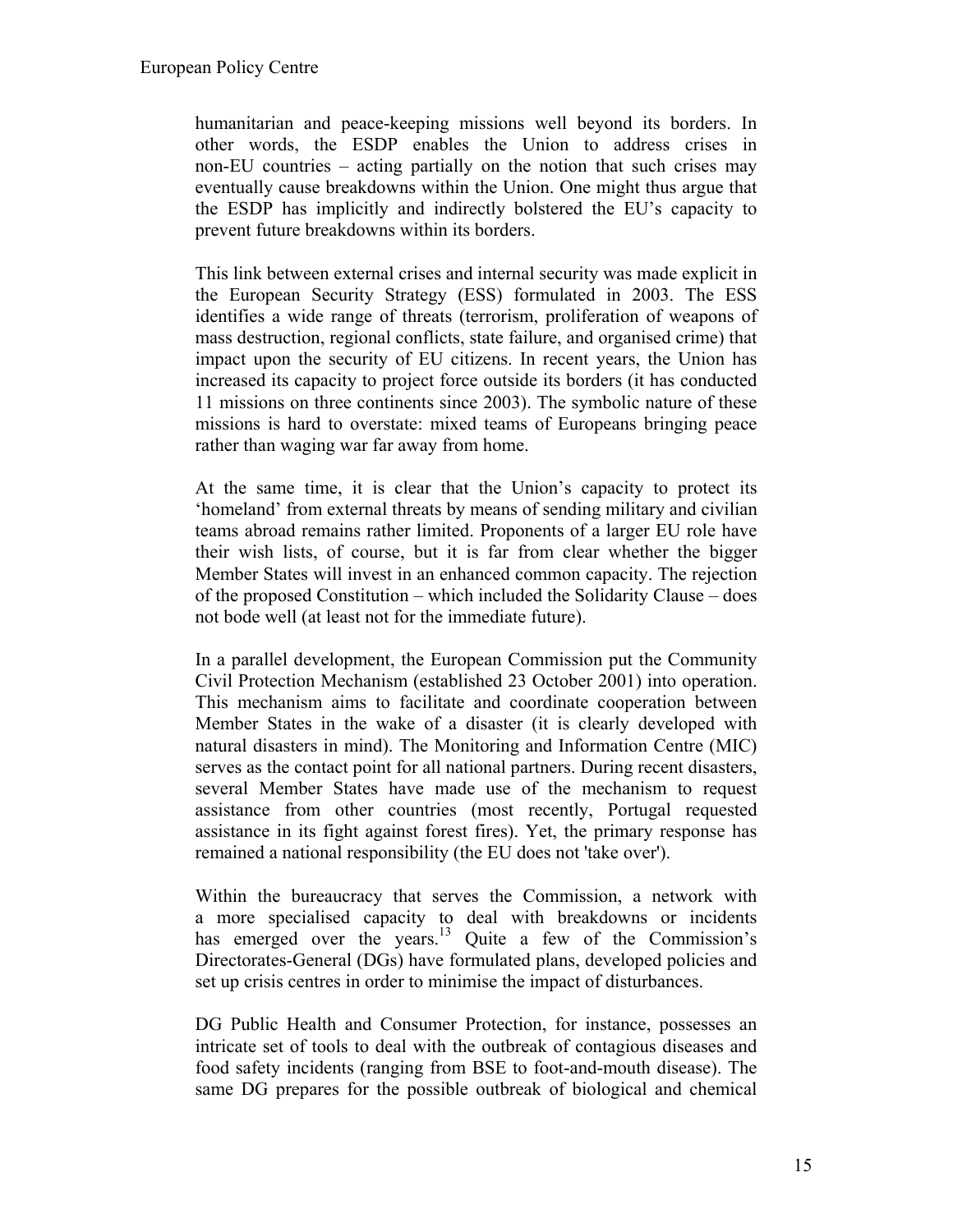outbreaks, intentional or not. The BICHAT program (including its rapid alert system) aims to build an EU-wide capacity for the timely detection and identification of dangerous agents, and sets out guidelines for what public health officials need to do in case of an outbreak.

The fragmented nature of the Commission's coping capacity has come under increasing scrutiny within the institution itself. To strengthen the coordination between the various crisis centres – the Commission has at least ten of them – it developed a central network called ARGUS (20 October 2004). Moreover, the Civil Protection Mechanism housed in the Commission has been employed outside the EU, in the case of the earthquake in Turkey, for instance, and modalities are being designed to allow the mechanism to complement ESDP efforts abroad as well.

In the wake of the Madrid bombings (March 2004), the EU has reinvigorated its efforts to cooperate and coordinate further in the domain of Justice and Home Affairs (JHA). Agencies such as Europol and Eurojust seek to coordinate the work of national security and criminal justice agencies, which should enhance the capacity to deal with terrorist and crime-related threats. The appointment of an anti-terrorism coordinator within the General Secretariat of the Council underscores this aim. The recent establishment of the Centre for Information, Discussion and Exchange on the Crossing of Frontiers and Immigration (CIREFI) suggests a growing capacity to deal with immigration-related incidents.

Clearly, much has happened in recent years. But this progress has been accompanied by institutional divisions, such as the gap between Commission efforts to deal with "internal" incidents and the efforts of the Council to address breakdowns on foreign soil. Ambiguous responsibilities have resulted in some threats being addressed, in similar ways, by both Commission and Council, without much apparent coordination. The Office of Humanitarian Aid (ECHO) assists in the management of disasters that occur in what are considered developing countries. The Council, on the other hand, has broadened its views of incidents and breakdowns to take into account the direct effects that foreign crises may have on "homeland security." In some places, the gap has been bridged. In fact, most recent efforts seem to aim at further improving the coordination between both domains of EU governance.

A preliminary assessment of the Union's capacity to deal with critical incidents and breakdowns begins by highlighting the absence of a comprehensive philosophy that may inspire, connect, and coordinate the many different activities that have been initiated – explicitly or implicitly – within the EU. Some might consider the ESS or the Solidarity Clause as a potential source of inspiration and legitimacy for the formulation of such a philosophy, but we note that the need for such a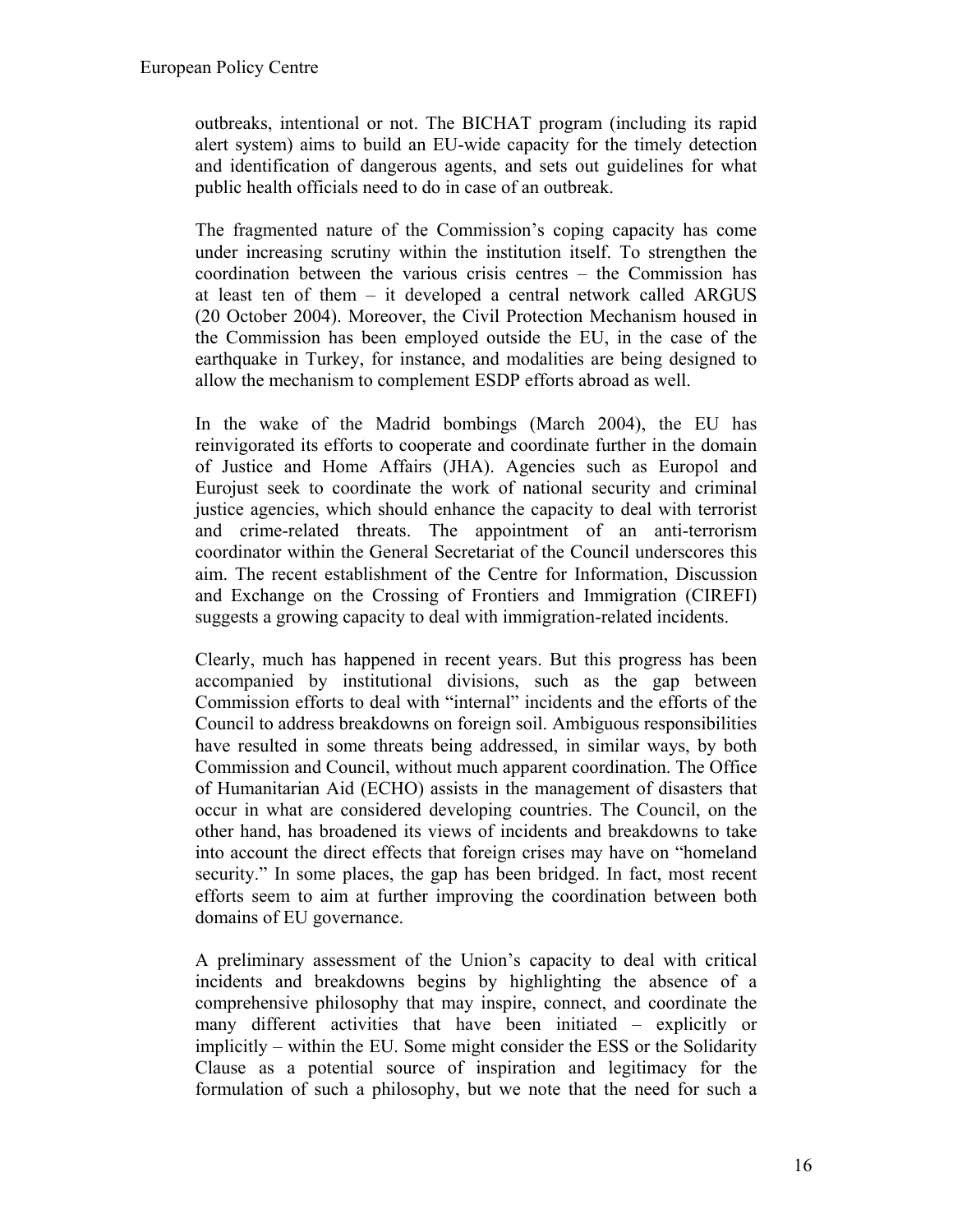philosophy simply has not been recognised as yet. Whether such a need really exists, depends of course on one's assessment of the current state of affairs.

### *EU coping capacity: observations*

To facilitate such an assessment, we offer the following set of observations with regard to the Union's capacity to manage transnational threats:

- *Defining threats*. For any EU role in the face of a critical incident or looming breakdown, it is often necessary for the Council to explicitly define a situation in terms of an emerging threat in need of an urgent response. The recognition of adversity, in other words, is typically political in nature. Sometimes this may seem a rather technical activity, for instance when the Commission activates the civil protection mechanism after a disaster has occurred. But when Member States cannot agree on the seriousness of an emerging threat, it may be hard for the Union to activate its various capacities.
- *Coordinating capacities.* The EU has developed considerable capacity to coordinate the efforts of Member States and to pool information at the European level. In some critical areas, such as epidemiological surveillance, the EU-wide databases appear quite comprehensive. The question is whether these intricate structures and mechanisms will function adequately under time pressure. Coordination is often an arduous, time-consuming process, but emerging threats may have to be dealt with quickly (leaving little time for extended face-to-face meetings). Moreover, it is not clear whether the existing system can handle the surge in communications that is typical of critical incidents and breakdowns.
- *Short versus longer term.* Experts seem to agree that the EU is much better at achieving long-term goals, whereas it finds it much more difficult to achieve short-term ones. This is a great quality that sets the Union apart from national governments, which find their capacity to address long-term goals burdened by the highly politicised nature of the policy-making process. The often-noted technocratic character of EU policy-making may be less suited to handling critical incidents and breakdowns, however. The politically charged nature of these events requires immediate action and short-term results – something the Union is not particularly well designed to accomplish.
- *Monitoring policy domains*. The Commission's bureaucracy (consisting of the various DGs) has developed a remarkable capacity to monitor policy domains across Europe. The Commission has 'ears and eyes' that allow it to document and follow routine trends – such as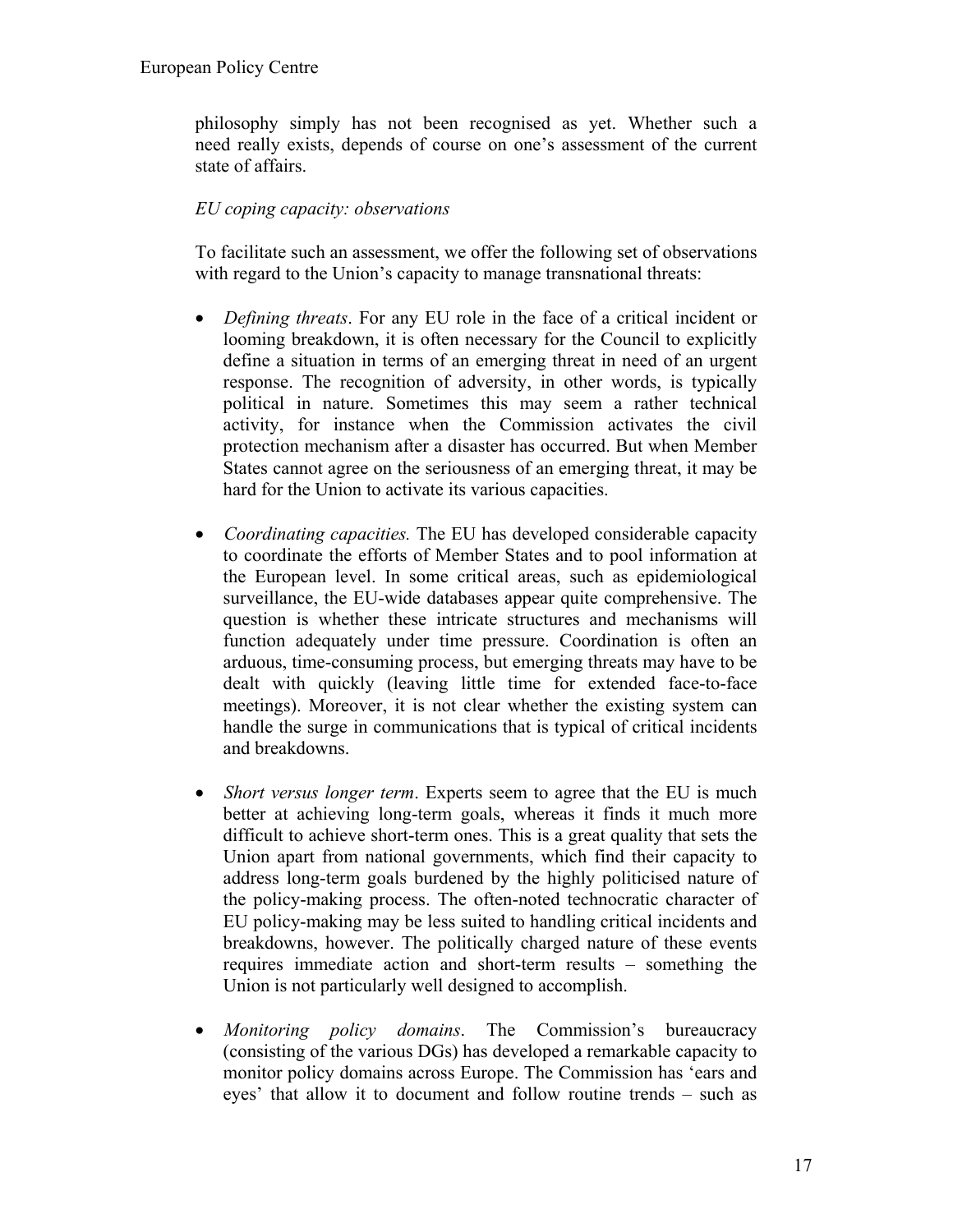emerging food risks – while observing sharp deviations that might raise warning flags. This capacity is limited to mapping events that fall clearly within a particular domain (agriculture, nuclear energy). But most incidents and breakdowns do not respect policy domains. Such transboundary manifestations of adversity may not immediately appear on the Commission's radar screen, because one DG does not recognise them as aberrations (precisely because they are unexpected, the DGs are not likely to have developed means to look out for them). Moreover, it is not clear whether the DGs' information networks can adequately digest information coming from far and wide, possibly indicating the emergence of an incident that may prove critical in its consequences.

- *Intelligence sharing*. In the wake of recent terrorist events, the EU has stepped up its efforts to improve intelligence sharing between the Member States. Even though the Union and its agencies have made great strides in this politically sensitive domain, it is clear that there is much room for improvement. The Member States remain unwilling at best to accept too much information-sharing responsibility with other EU partners.
- *Regulatory instruments*. Even though many critical incidents and breakdowns may exhaust the reach and range of the Union's policy toolbox, the involved EU bodies typically reach for regulatory instruments in the face of adversity. A standard reaction to new forms of adversity is to define the threat, categorise it, trace it and subject it to regulation. This may work well once the threat is fully understood. New threats typically defy institutionalised solutions, however; they require innovative approaches.
- *Learning lessons*. While we observe considerable 'lessons learned' exercises taking place in the EU context, we see very little translation of such lessons into reform. The string of crisis management missions in recent years, for instance, suggest a range of issues in need of evaluation: the division of competence between the pillars; the predominance of coordination efforts; the belief in early warning mechanisms; the collaboration between civil and military spheres; the collaboration with other international organisations and non-Member States; and the relations with and between Member States. Evaluations take place, but the resulting documents rarely see the light of day or are acted upon. Much can be gleaned from previous experience, which would help the EU to improve its capacity to deal with critical incidents and breakdowns.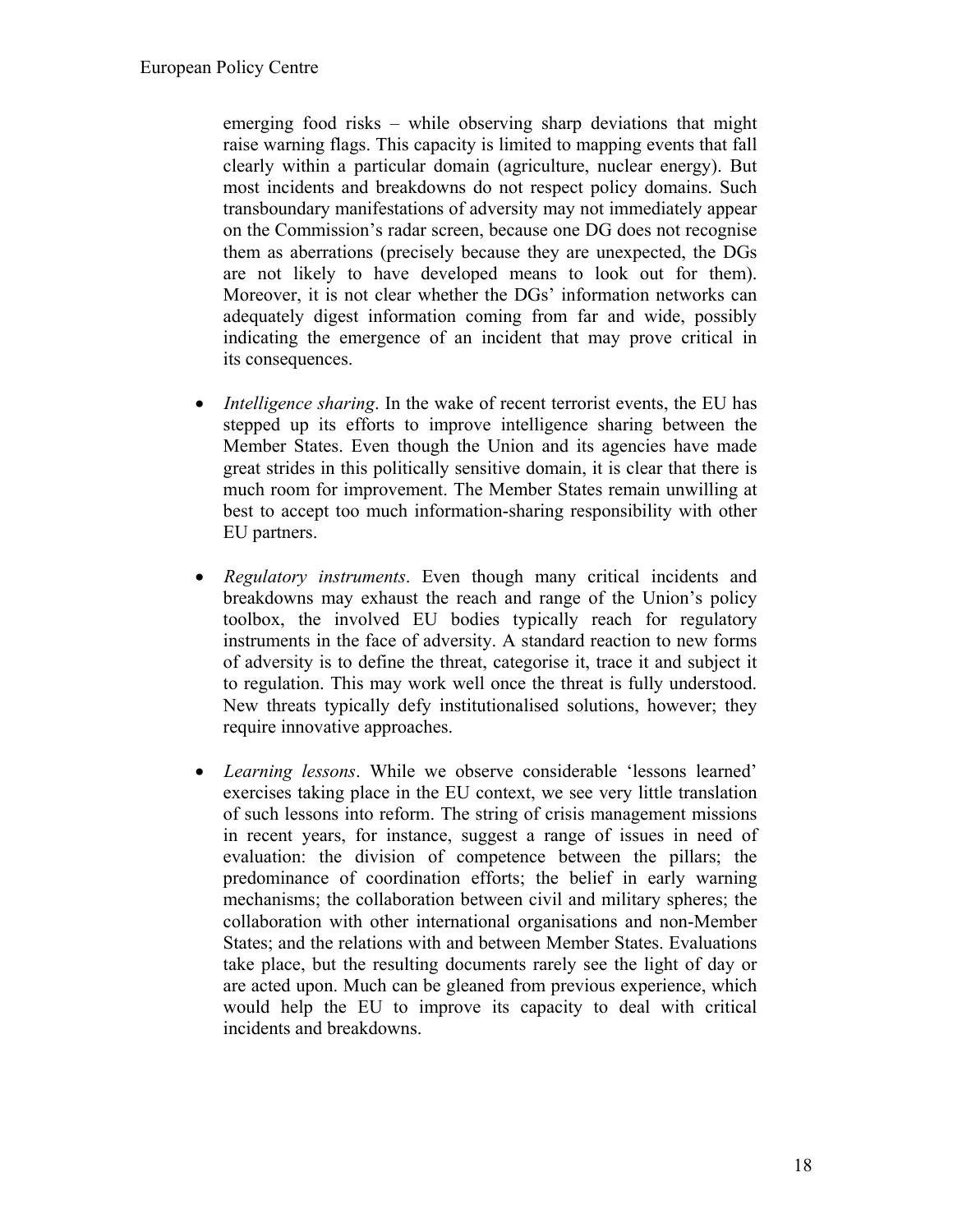### **IV. Towards increased coping capacity?**

The question arises as to whether the EU can and should do more to enhance its capacity to deal with critical incidents and breakdowns. The answer to this question depends on the stand one takes on two critical issues:

- a) The potential consequences of future incidents and breakdowns;
- b) The EU's current institutional, political and administrative potential to deal with trans-boundary incidents and breakdowns.

We adopt the argument that future incidents and breakdowns pose serious risks to European citizens, which requires at least some degree of coping capacity.<sup>14</sup> The remaining question is whether this capacity should be embedded at the EU level. Three types of answers seem to be most common:

#### Answer 1: *The EU was never designed to manage breakdowns. Leave it to the Member States.*

There has been much debate about what the Union should do and what it should refrain from doing. The Constitution debacle has fortified the position of those who think that the EU's role has expanded too far and in too many directions. In their view, to take on yet more responsibilities that clearly belong to the Member States is not only unfeasible: it is undesirable. They consider the Union first and foremost an instrument for enhanced coordination amongst Member States. The idea that the EU can manage a trans-boundary crisis ignores the very nature of its institutional character and must therefore be rejected as unfeasible. Moreover, to suggest that the Union can play a role where it obviously cannot is to raise expectations in an irresponsible fashion and should therefore be avoided.

#### Answer 2: *Trans-boundary threats require transnational coping capacity. The EU must do much more to fuflil this role.*

The world will see more and more crises and disasters with transnational and cross-system effects. The shockwaves of a terrorist attack travel well beyond its immediate geographical location. Relatively common disasters such as Hurricane Katrina affect policy domains across the globe (in addition to causing untold suffering on the ground). A slight environmental fluctuation can destabilise the intricate balance between cross-national systems. While the agents of breakdown are hard to address, the impact of such breakdowns can be (mis)managed. In fact, one may argue that the quality of the response is crucial to ensuring the well-being of European citizens. The EU should invest heavily in upgrading its coping capacity and it should do so soon.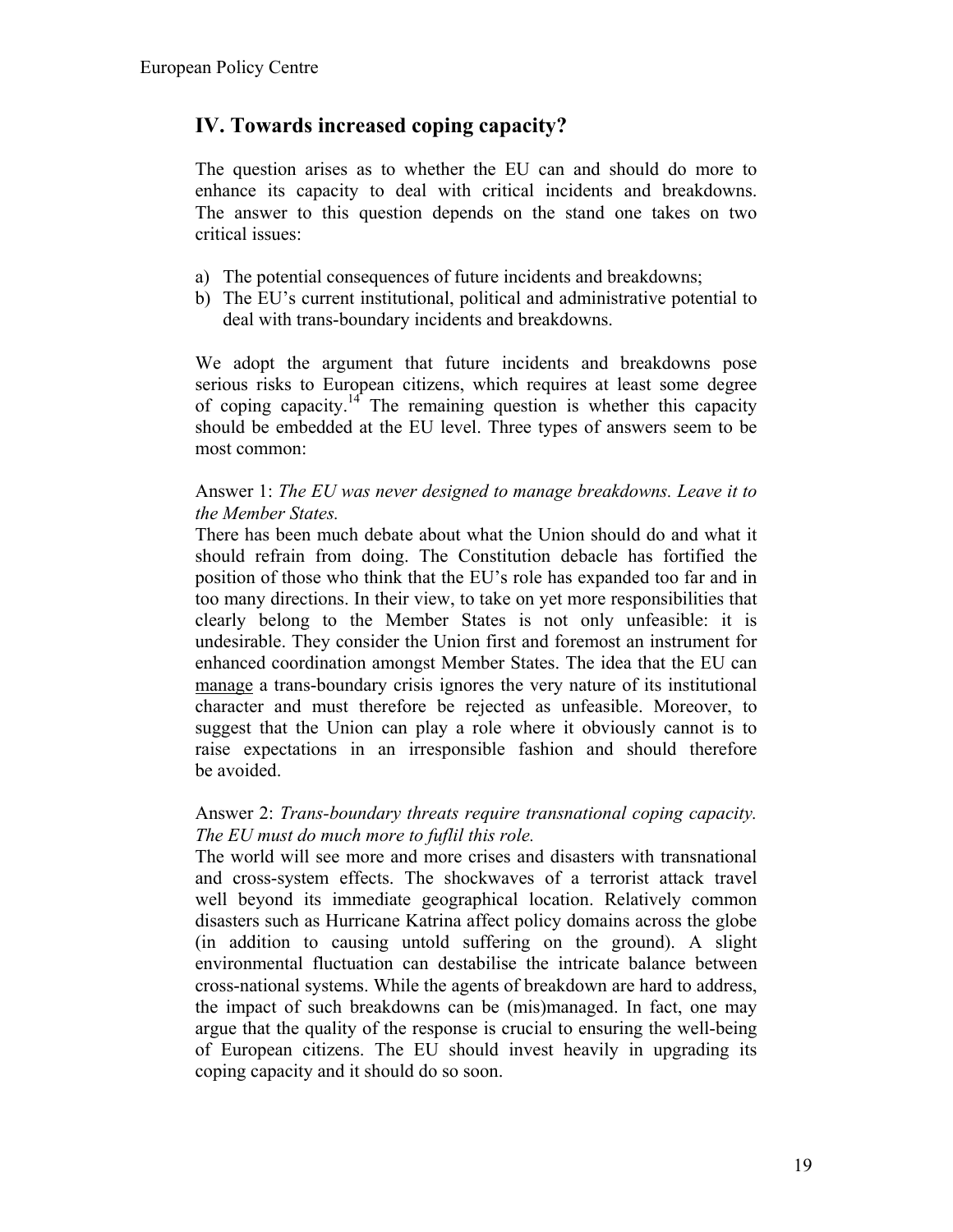Answer 3: *Trans-boundary threats may require transnational coping capacity, but the EU is not where that capacity should be developed. Look toward NATO or create a separate international organisation for that purpose.*

Transnational incidents and breakdowns require a supranational actor to coordinate the response effort. The EU cannot do that. 'Brussels' may tell Member States what to do, but the Union has few means to enforce its recommendations and guidelines (certainly in the short term). It is subject to the willingness of the Member States to share information and resources. The limited size and fragmented nature of its bureaucracy is insufficient to make up the backbone of a fully-fledged response operation. Other international organisations – most notably NATO – are much better suited to play such a role. The EU should play an active role in enhancing NATO's capacity and working with NATO, but it should refrain from further developing its own coping capacity. If NATO cannot assume this role, the EU may elect to select, initiate or foster another international organisation.

#### *Initiating a debate*

The questions we ask and the possible answers we identify above remain a product of discussions amongst a fairly narrow set of experts. Both in academic and policy discourse, very little debate is found on the question of coping capacity in the light of critical incidents and transnational breakdowns. We strongly believe such a debate is timely and necessary. To help kick it off, we now begin to discuss the ideal-typical answers formulated above.

We would begin by arguing that the first answer – "the EU should not do anything to improve its coping capacity" – would amount to undermining the long-term legitimacy of the Union. In recent years, the EU has taken firm steps to improve its coping capacity after several events revealed a lack of effective transnational response. These steps have more than symbolic value, as our inventory demonstrates. They have created capacity (however limited) and have increased expectations.

These expectations have become manifest during a number of Council meetings in recent years. There appears to be a widespread feeling in European (and non-European) political and policy circles that the EU should assume a more assertive stance on the international stage. This 'feeling' has translated into treaties, declarations and, most recently, the proposed 'Constitution'. While the rejection of the Constitutional Treaty by the French and Dutch represents a setback, it should be noted that these No votes seemed to have had very little to do with the proposed enhancement of the Union's external role.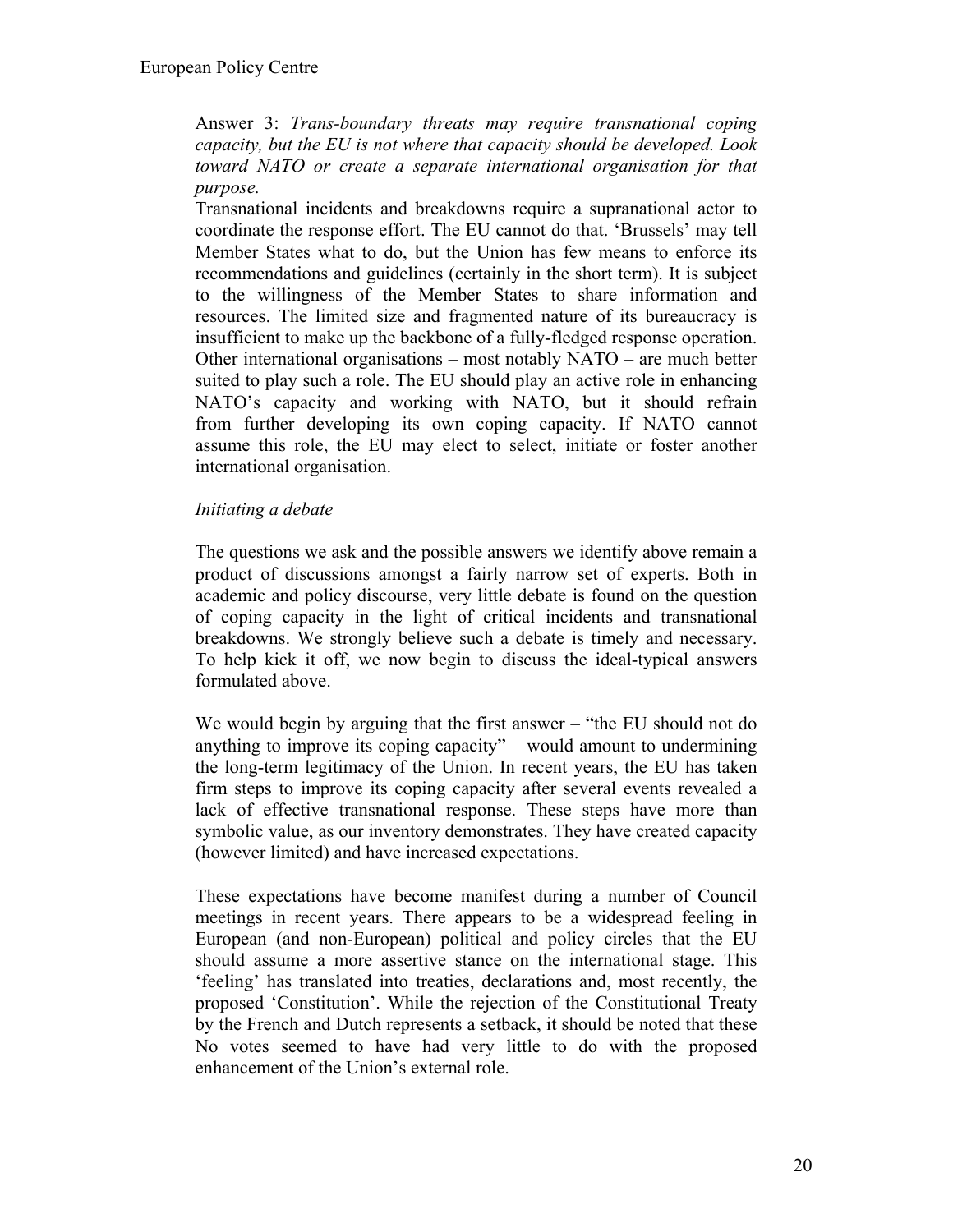The same can be said for the civil protection ambitions. The Solidarity Clause agreed after the Madrid bombings and written into the proposed Constitution symbolised the emerging awareness that the EU should be investing in its coping capacity. The European Security Strategy (ESS) was written with the Union's position on the world stage in mind, but the underlying thinking has filtered into the security debate that was triggered by the Madrid and London bombings. Both the Solidarity Clause and the ESS appear to evoke little controversy in an otherwise acrimonious debate on the future of the EU.

If there is a politically informed consensus that trans-boundary breakdowns require coping capacity at the EU level, current political reality seems to rule out NATO assuming a driving role in this regard. First, the military nature of the alliance makes it less suitable to coordinate civilian responses to trans-boundary breakdowns. Second, the current membership list of NATO differs in fundamental ways from the EU membership list, which undermines the alliance's capacity and legitimacy to operate on EU territory. None of this rules out cooperation between NATO and the Union, especially when it comes to certain types of threat: attacks with nuclear, biological or chemical weapons, for instance. However, membership incongruity between the two organisations does seem to exclude the option of contracting out all coping capacity to NATO.

These initial thoughts translate into two baseline assumptions, which we offer here as an invitation for further scrutiny and debate:

1. The EU must use its coping capacity in the face of critical incidents and major breakdowns. If it does not, the EU will reinforce the prevailing notion of a technocratic organisation losing its relevance amongst European citizens.

Major crises, disasters and breakdowns evoke a clamour for governmental assistance. Even in the United States, where less government often seems a majority preference, the slow reaction of the federal government to the dramatic impact of Hurricane Katrina invited intense criticism from all sides. If one of the scenarios outlined above would materialise in Europe, the absence of an EU response could evoke a similar backlash. The fragmented response to the BSE outbreak raised serious questions with regard to the Union's capacity to serve its citizens rather than its Member States.

2. The EU must develop a comprehensive strategy to guide the development of its coping capacities in an efficient and effective way.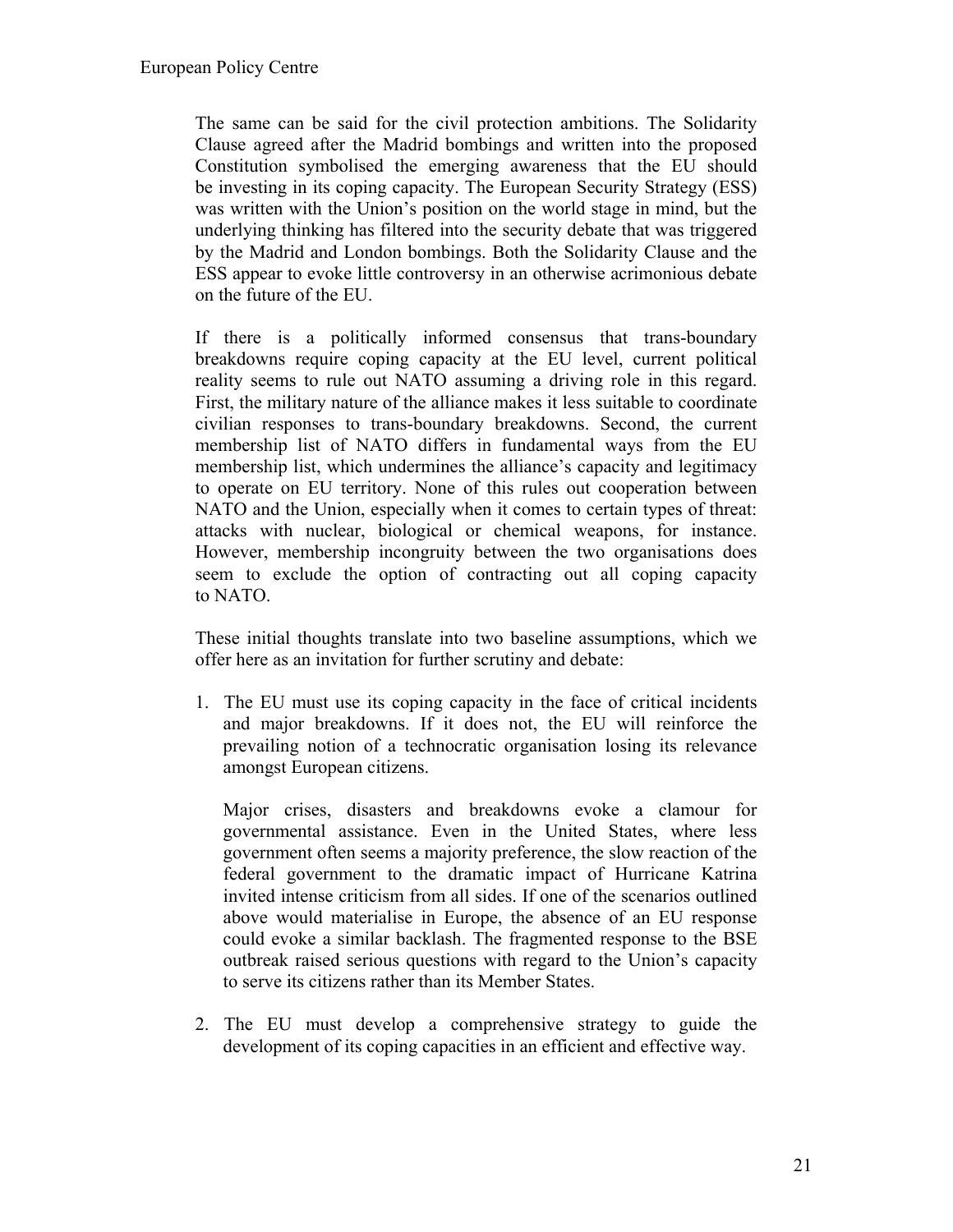If consensus could be reached on the need for the Union to enhance its coping capacity in the face of critical incidents and trans-boundary breakdowns, an encompassing strategy is a first requirement. The EU harbours a variety of policies, mechanisms, and organisations that could be of assistance in initiating a supranational response. This variety has grown out of different needs and different aims. A first step would be to think through how all these potential building blocks can be related to the larger cause of enhanced coping capacity. In the concluding section, we offer some thoughts that may inform such a strategy.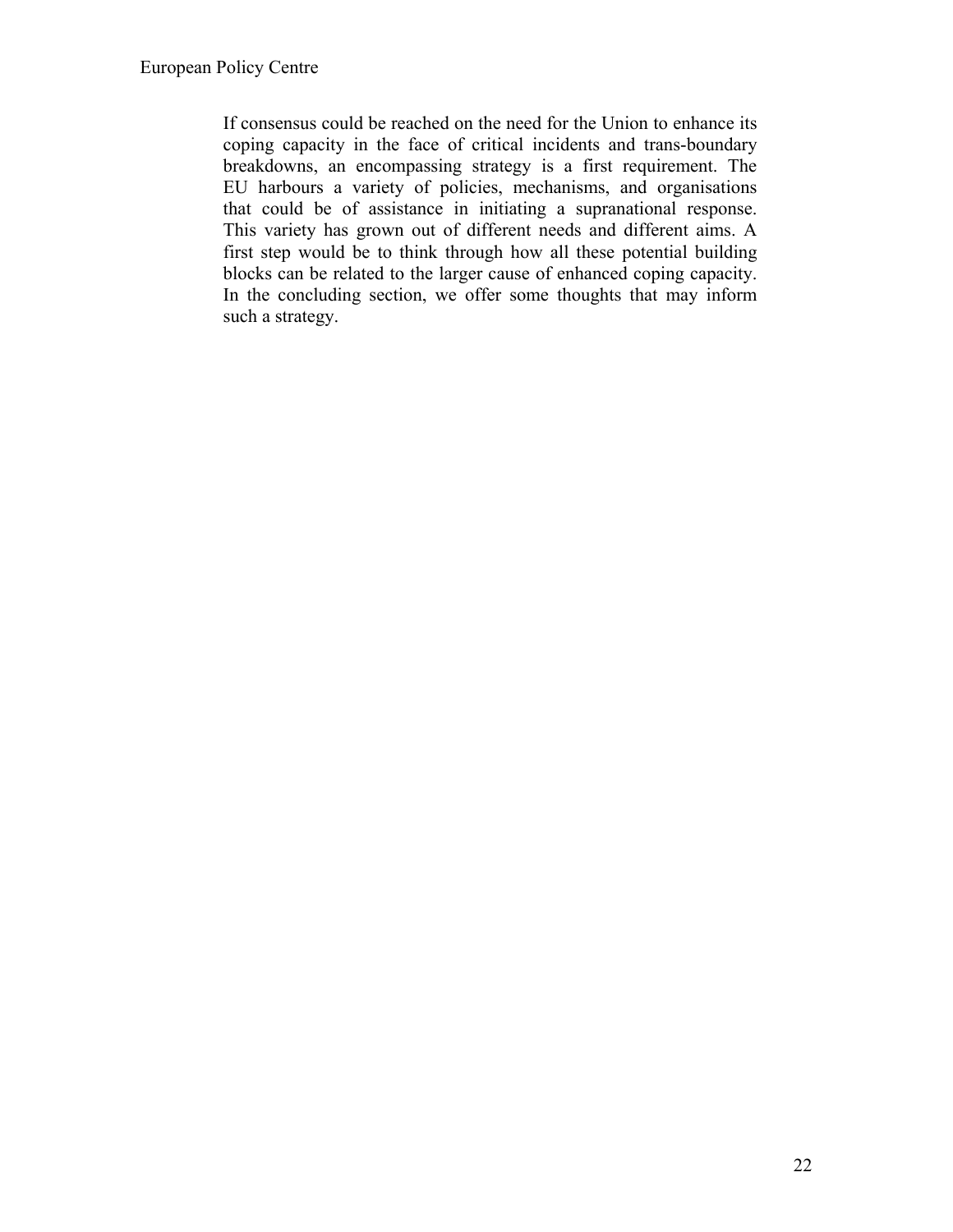### **V. A roadmap for institutional design: critical parameters**

The Union seems to have stumbled into what we may call – somewhat grandly perhaps – a philosophy of crisis management. Two components of this implicit vision – which may be derived from such formulations as the European Security Strategy and the Solidarity Clause – stand out.

First, it broadly defines potential threats to the Union and its citizens. These threats may emerge on faraway continents, on the EU's doorstep, or on the territory of one or more of its Member States. What they have in common is the object of threat: the core values and life-sustaining systems of the Union[.15](#page-25-14) Second, the EU's implicit vision dictates that such threats are a matter of common interest and mutual solidarity. A threat to a certain policy domain or a certain geographical area is a threat to the Union as a whole.

If this philosophy is ever to inform the actual practice of coping with emerging calamities at the European level, it will require translation into clearly formulated policies, organisational structures, available resources and rules of interaction. Indeed, many issues related to incident management demand attention and discussion. This will no doubt be a long and arduous process, but that is the price to be paid for prevention and response systems that work in a European context.

To conclude, we flag up the most crucial issues that will have to be addressed before an effective coping capacity can emerge:

- *Organise an extensive debate on the desirability and feasibility of developing European coping capacity*. As we have pointed out in this report, it is by no means widely agreed that the EU needs to develop coping capacity. The further development of such capacity is not a technical operation; it is a deeply political enterprise. An effective system is informed by political considerations, which, in turn, must flow from political debate. The development of an effective coping system should be placed on the Union's political agenda.
- *Define when a threat assumes trans-boundary proportions*. It should be clear which types of threats and threat thresholds demand a reaction at the European level. Again, such definitions can only be the outcome of a political process. This process must be initiated as soon as possible. Only when it is clear how the EU determines whether a threat is a Member State responsibility or requires a supranational response can a fitting capacity be developed.
- *Map available and potential capacity*. An effective coping system for the critical incidents and trans-boundary breakdowns discussed in this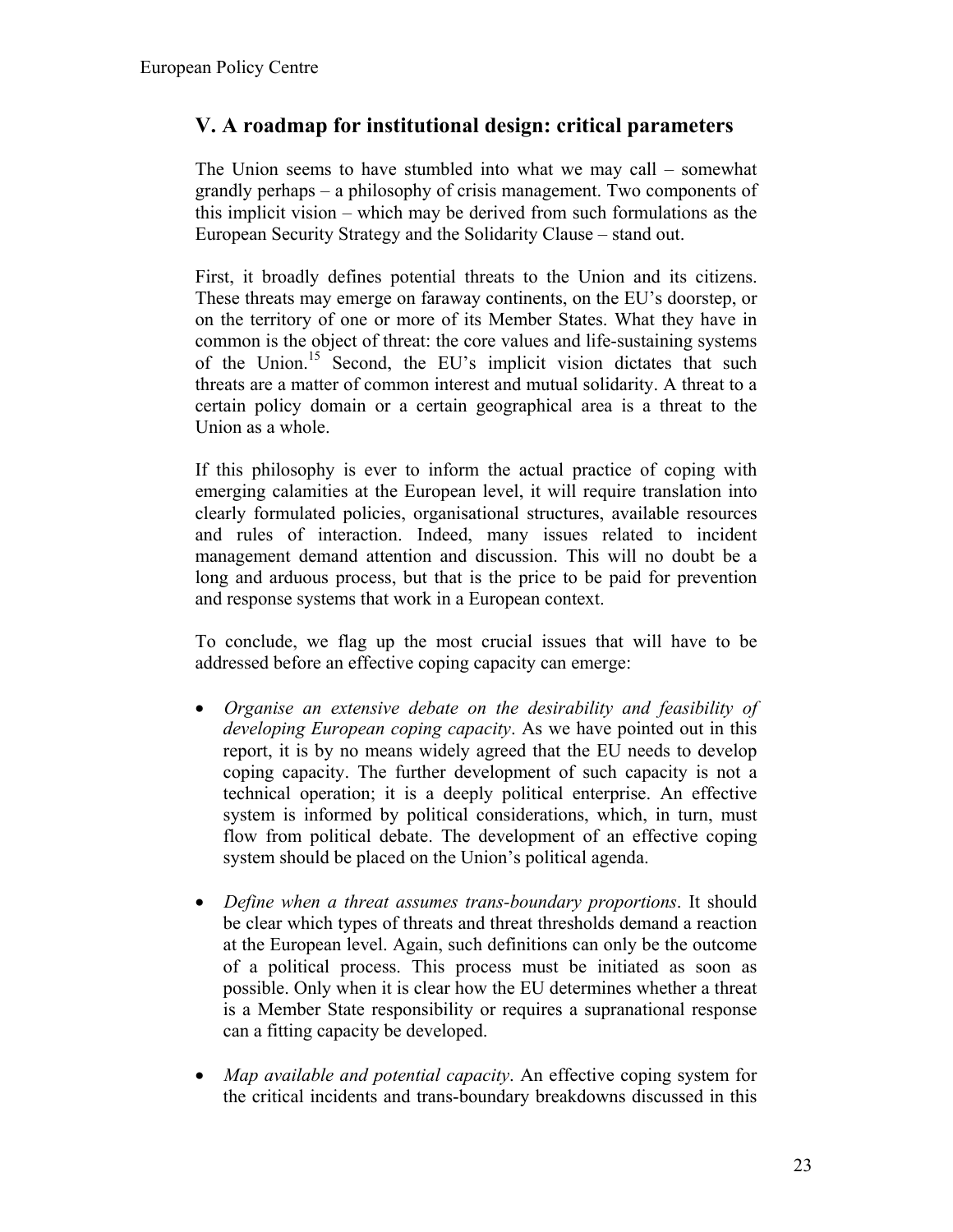report does not have to be built from scratch. Scattered across the pillars and organisational units of the Union, one can find the building blocks for such a system. Once the design requirements have been formulated, the Union must engage in a process of self-discovery. It must scrutinise what units and policies enable or constrain the EU's capacity to deal with trans-boundary adversity.

- *Capitalise on the existing monitoring capacity* to enhance a comprehensive risk and threat assessment capacity. The EU harbours considerable capacity to map and monitor policy fields, but this capacity is predominately geared towards foreseeable developments and routine deviations. The Union should use its monitoring capacity to map unforeseen developments and potential contingencies. This would amount to a reformed early warning system.
- *Bridge the gaps between pillars*. Even a cursory review of the various crisis-related resources in the EU will reveal overlap and communication gaps between the Union's pillars. While abstract in nature, the consequences of these pillars are very real. An effective response to trans-boundary contingencies is unlikely in a politicaladministrative context where the right hand does not know what the left is doing. This is not to say that all overlap is to be eliminated. It does mean that the Council and Commission should continuously coordinate all activities that relate to transnational threats.
- *Do not reinvent the wheel*. The EU can (and does) justifiably claim that it is a unique system of governance. At the same time, many of the issues that define effective crisis management are surprisingly common to all government systems. The crucial issue of combining local response with central responsibilities is, for instance, a perennial topic of discussion in all systems of governance. The Union might learn valuable lessons by studying other large-scale systems that have wrestled with similar issues. The United States and Russia, for instance, may provide a better understanding of best practices and avoidable mistakes. To learn from crises and disasters around the globe, the EU should initiate a Rapid Reflection Force – a team of experts that can rapidly draw lessons from breakdowns in other systems.
- *Launch crisis management training and exercises at all levels of operation*. An effective response begins and ends with the officials that make critical decisions in the heat of crisis. The EU should not wait for its coping system to be fleshed out before it begins to train officials and units, instilling some basic skills and creating a minimal level of awareness. Political and administrative leaders across EU institutions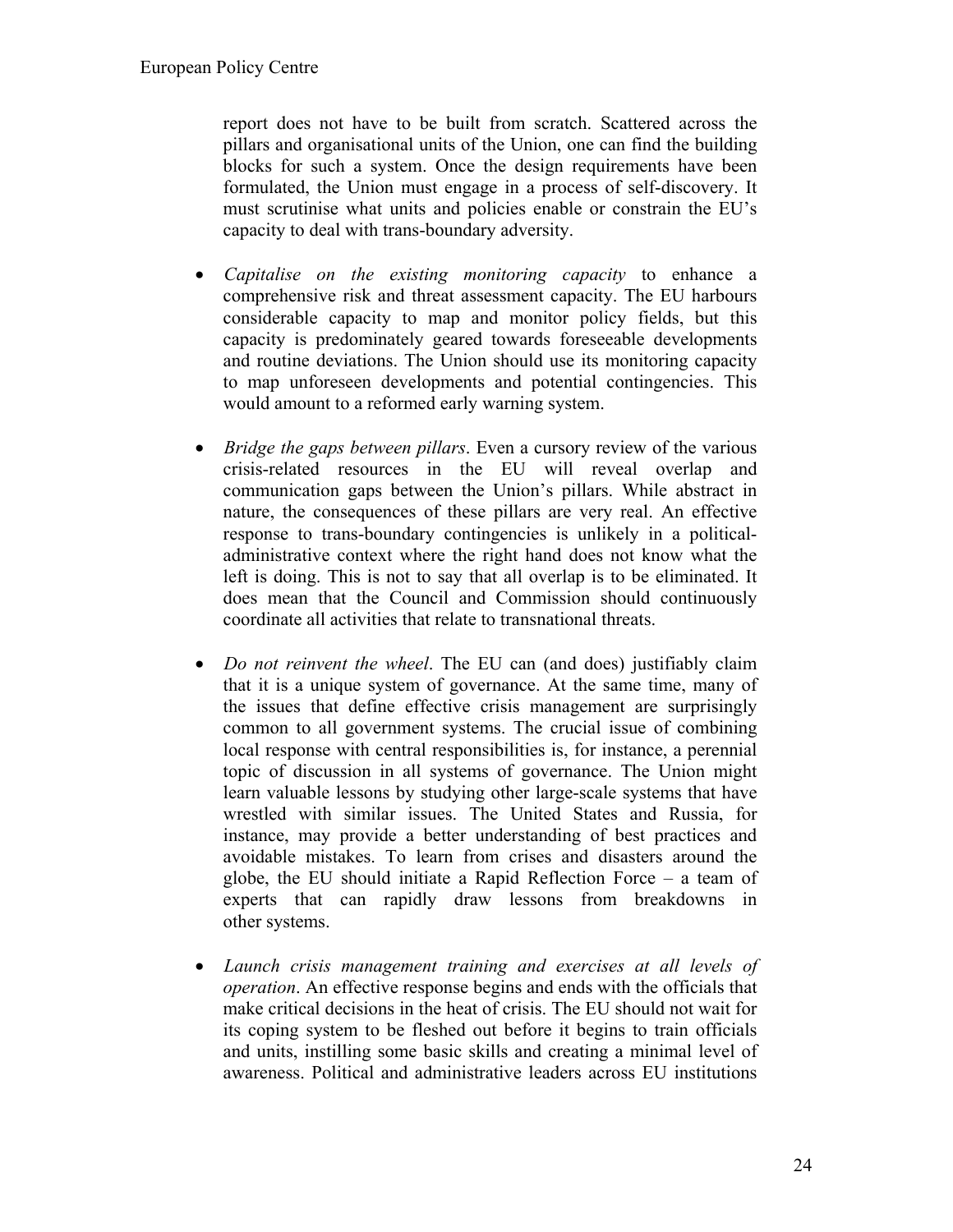must engage in sustained training programmes that prepare them for critical decision-making.

- *Communicate a clear philosophy on crisis management*. However defined, it is clear that the EU cannot deal with all risks and adversity that will beset the Union and its Member States. To avoid inflated expectations, the EU should communicate what it can do and what it cannot do. It should outline where Union responsibility ends and the responsibility of individual Member States begins.
- *Develop relations with potential partners*. Once a transnational breakdown occurs, the EU will likely engage with international partners - such as the International Atomic Energy Agency (IAEA), the Organisation for Security and Cooperation in Europe (OSCE), and the United Nations. The EU should prepare to work with these partners under extreme conditions. This requires intense preparation. Joint exercises should be held at regular intervals.